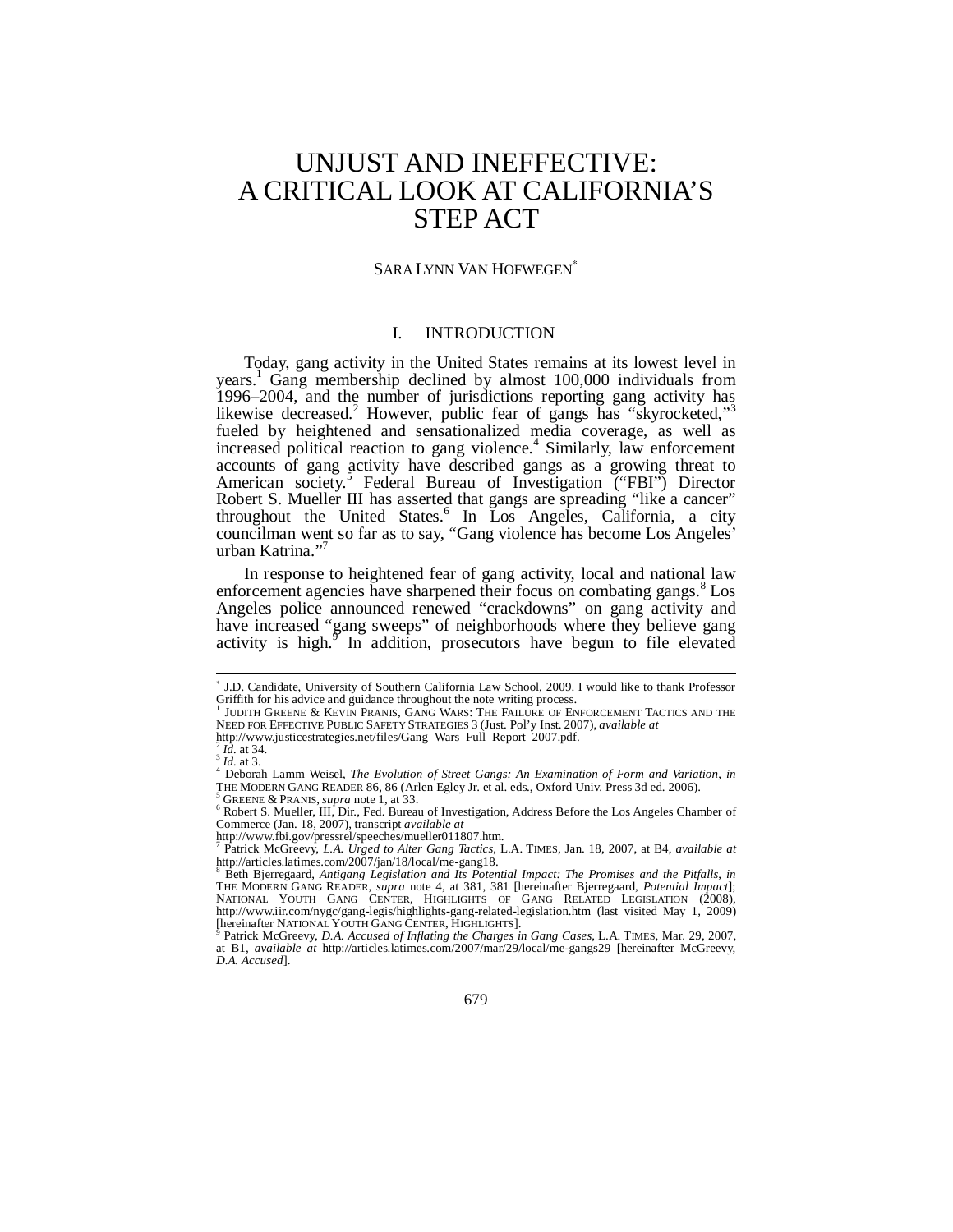charges against suspected gang members and seek the maximum sentences possible for their offenses.

Legislatures have also responded to this heightened fear of gang activity by enacting anti-gang legislation throughout the United States. Today, every region of the United States and ninety-two percent of all states have enacted anti-gang legislation, $11$  and they continue to develop and enact new legislation designed to combat gangs.<sup>12</sup> Legal efforts to fight gangs commonly include increased sentences and penalties for gang  $\arctivity$ <sup>13</sup> injunctions preventing gang members from associating with each other in particular locations, and the criminalization of active gang participation.<sup>14</sup>

In Los Angeles, following an announcement of a renewed crackdown on gangs in January 2007, the District Attorney's Office increased its filing of gang sentence enhancements.15 Los Angeles Mayor Antonio Villaraigosa asked the federal government for an additional thirty-million dollars to aid in the crackdown, and California Governor Arnold Schwarzenegger declared the state of California wanted to "declare a war on gangs."16 This new war on gangs had an immediate impact—police arrested more than eight-hundred-and-twenty alleged gang members in the first two months of the crackdown,<sup>17</sup> and prosecutors have since become increasingly more likely to use their prosecutorial discretion to elevate the charges against suspected gang offenders.<sup>18</sup> They are also more likely to charge juveniles as adults when they are accused of gang related crimes<sup>19</sup> and more inclined to file felony charges against an accused, even when they have the discretion to charge the defendant with a misdemeanor.<sup>20</sup> In addition, prosecutors now charge sentence enhancements on top of elevated felony charges, resulting in alleged gang members facing more than triple the prison time they would otherwise serve. $21$ 

 $^{10}$  See id.

<sup>&</sup>lt;sup>11 </sup> SEE <sup>ar.</sup><br><sup>12</sup> *Id.*; *see also* Lee Davidson, *Bills Aimed at Curbing Gang Activity*, DESERET MORNING NEWS, Feb. 5, 2008, *available at* http://deseretnews.com/article/1,5143,695250515,00.html (describing anti-gang legislation passed by the state of Utah in February of 2008). Elk Grove, California is even considering a measure making parents of gang members criminally responsible for their children's gang activities.<br>Loreta Kalb, Elk Grove to Look at Anti-Gang Law, SACRAMENTO BEE, Jan. 25, 2008.

<sup>&</sup>lt;sup>13</sup> NATIONAL YOUTH GANG CENTER, HIGHLIGHTS, *supra* note 8.<br><sup>14</sup> See NATIONAL YOUTH GANG CENTER, HIGHLIGHTS, *supra* note 8.<br><sup>14</sup> See NATIONAL YOUTH GANG CENTER, COMPILATION OF GANG RELATED LEGISLATION (2007),<br>http://www.

<sup>&</sup>lt;sup>15</sup> McGreevy, D.A. Accused, supra note 9; GREENE & PRANIS, supra note 1, at 13.<br><sup>15</sup> Patrick McGreevy, *D.A. Accused*, supra note 9; GREENE & PRANIS, supra note 1, at 13. *available at* http://articles.latimes.com/2007/mar/30/local/me-cops30 [hereinafter McGreevy, *Mayor* 

*Seeks*]. 17 Patrick McGreevy, *Effects of Gang Initiative Mixed*, L.A. TIMES, Mar. 24, 2007, at B1, *available at* http://articles.latimes.com/2007/mar/24/local/me-gangs24.

<sup>&</sup>lt;sup>18</sup> McGreevy, *D.A. Accused*, *supra* note 9. 19 Raul Hernandez, *Juveniles Tried as Adults Up 170%: D.A. Cites Gang Prosecution*, VENTURA COUNTY STAR, Feb. 17, 2008, *available at*

http://www.venturacountystar.com/news/2008/feb/17/juveniles-tried-as-adults-up-170-da-cites-gang/.<br><sup>20</sup> McGreevy, *D.A. Accused, supra* note 9.

<sup>20</sup> McGreevy, *D.A. Accused*, *supra* note 9. 21 *Id.*; Martin Baker, *Struggling with Interpretation and Application of California's Anti-Gang STEP Act*,

<sup>11</sup> BERKELEY J. CRIM. L. 101, 101–02, 105 (2006).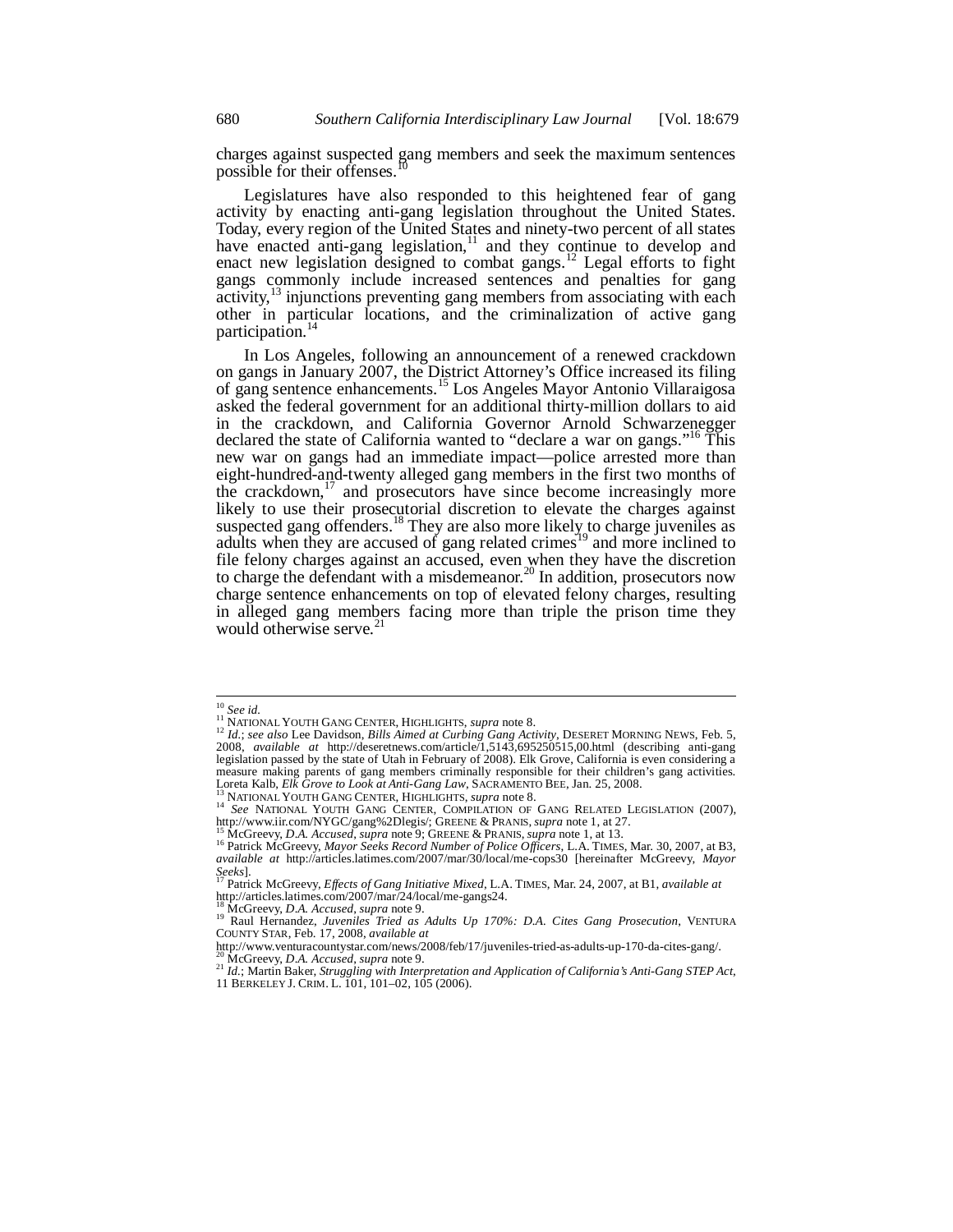Tougher gang penalties have been lauded by government and law enforcement agencies<sup>22</sup> but criticized by those who argue that they arg disproportionately applied to minority and low-income communities, $z^2$ unfairly prejudice juries against criminal defendants,  $24$  and violate the accuseds<sup>3</sup> constitutional rights to freedom of association<sup>25</sup> and equal protection.<sup>26</sup> However, the majority of constitutional challenges to antigang legislation have been consistently rejected by courts.<sup>27</sup>

This paper looks at anti-gang legislation in California, focusing specifically on gang related sentence enhancements imposed by California's Street Terrorism Enforcement and Prevention Act ("STEP Act"). Part I discusses the legislative purpose behind the STEP Act and the particular penalties it inflicts on gang members and gang activity. Next, Part II examines the fairness of the STEP Act's sentence enhancements, arguing that its increased sentences impose punishments that are vastly disproportionate to their underlying crimes. Part III looks at the effects of the gang sentence enhancements, documenting their failure to decrease gang involvement or to impact crime rates. Finally, Part IV suggests alternative methods for combating crime in general and criminal gang activity more specifically.

## II. THE STREET TERRORISM ENFORCEMENT AND PREVENTION ACT

In 1988, the state of California passed the STEP Act in order to "seek the eradication of criminal activity by street gangs" in California.<sup>28</sup> In enacting the STEP Act, the legislature declared that California was in "a state of crisis" caused by "violent street gangs whose members threaten, terrorize, and commit a multitude of crimes against the peaceful citizens of their neighborhoods" and sought to impose increased penalties on suspected street gang activity.<sup>29</sup> The STEP Act's provisions were enhanced several times over the next two decades, most notably when California voters passed California Proposition 21 in 2000.<sup>30</sup> California courts have also adopted a broad interpretation of the Act, applying it to all gang activity, whether violent or nonviolent.<sup>31</sup>

<sup>22</sup> *See* Mueller, *supra* note 6 (arguing that more gang cases should be brought in federal court where longer sentences may be imposed).

<sup>&</sup>lt;sup>23</sup> John Munford, *Fayette DA: No Tolerance for Gangs*, THECITIZEN.COM, Jan. 22, 2008, http://www.thecitizen.com/~citizen0/node/24719; GREENE & PRANIS, *supra* note 1, at 6. http://www.thecitizen.com/~citizen0/node/24719; GREENE & PRANIS, *supra* note 1, at 6. 24 Patrick Mark Mahoney, Note, *House Built on Sand: Police Expert Testimony in California Gang* 

*Prosecutions; Did Gardeley Go Too Far?*, 31 HASTINGS CONST. L.Q. 385, 409–10 (2004). 25 Baker, *supra* note 21, at 113; Beth Bjerregaard, *The Constitutionality of Anti-Gang Legislation*, 21

CAMPBELL L. REV. 31, 36 (1998) [hereinafter Bjerregaard, *Constitutionality*]. 26 Brian W. Ludeke, *Malibu Locals Only: "Boys Will Be Boys," or Dangerous Street Gang? Why the* 

*Criminal Justice System's Failure to Properly Identify Suburban Gangs Hurts Efforts to Fight Gangs*,<br>
43 CAL. W. L. REV. 309, 345-46 (2007).<br>
<sup>27</sup> Pierrescent Cangtitutionality suppressed Constitutionality suppressed 25 a

<sup>&</sup>lt;sup>27</sup> Bjerregaard, *Constitutionality*, *supra* note 25, at 39–43.<br><sup>28</sup> CAL.PENAL CODE § 186.21 (2008).<br><sup>29</sup> Id. § 186.22; *see also* Lizabeth N. De Vries, Comment, *Guilt By Association: Proposition 21's Gang*<br><sup>30</sup> Id. § *Conspiracy Law Will Increase Youth Violence in California*, 37 U.S.F. L. REV. 191 (2004). 31 *See, e.g.*, People v. Superior Court, 15 Cal. Rptr. 3d 921, 925–26 (Ct. App. 2004).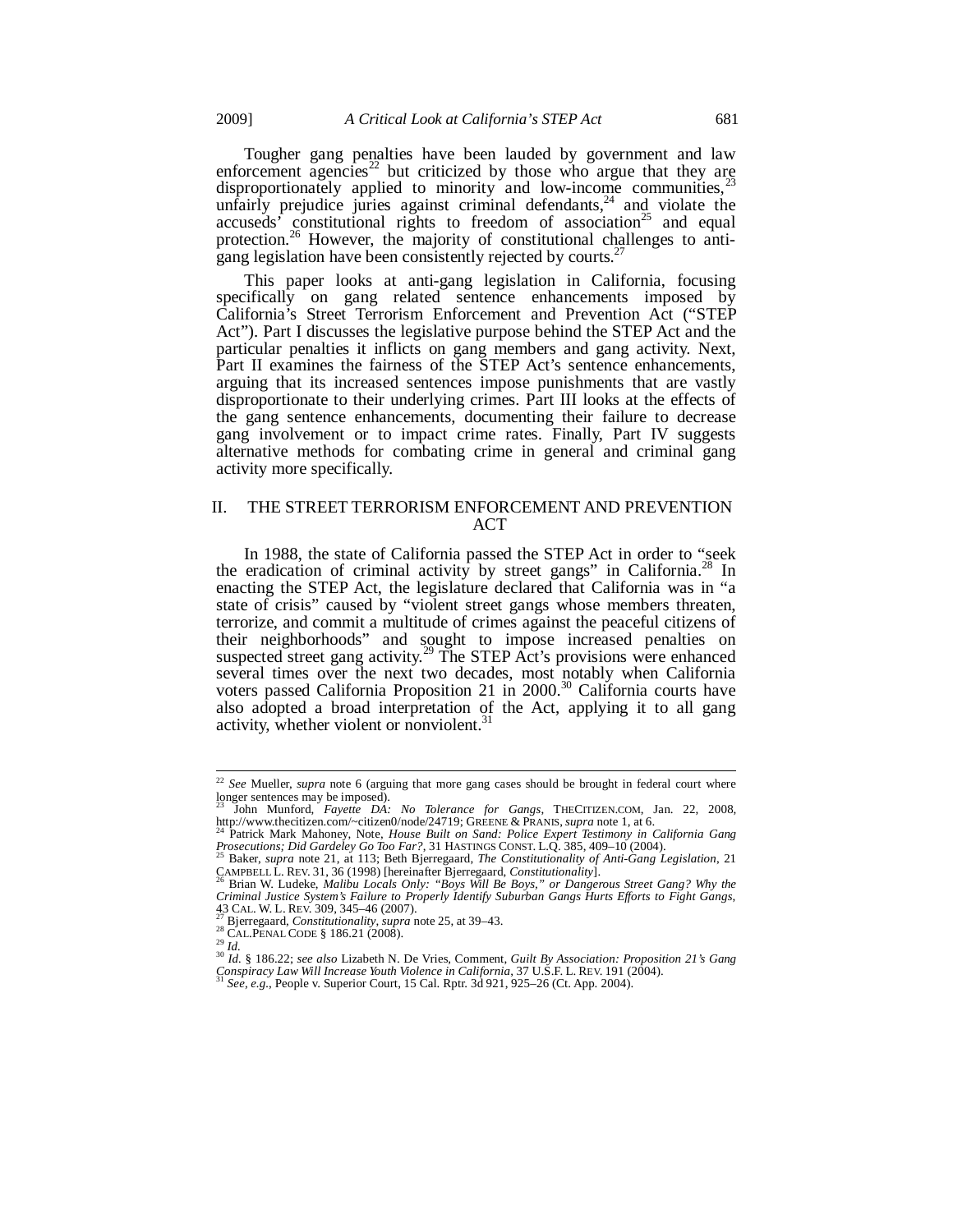Under the STEP Act, participation in a street gang is illegal and punishable by imprisonment in county jail for up to one year or in state prison for sixteen months, two years, or three years.<sup>32</sup> The STEP Act broadly defines street gang to include any group that meets the following characteristics: 1) a formal or informal group of three or more individuals, 2) with a primary activity of committing one or more crimes, 3) who have a common name or identifying symbol, and 4) whose members individually or collectively engage in a pattern of criminal activity.<sup>3</sup>

Moreover, the STEP Act also provides for increased sentences for gang related crimes.<sup>34</sup> Sentence enhancements may be given when a defendant commits a felony 1) "for the benefit of, at the direction of, or in association with any criminal street gang" and 2) "with the specific intent to promote, further, or assist in any criminal conduct by gang members."<sup>35</sup> The exact sentence received by a defendant who commits a gang related offense depends on the crime itself and the time must be served in addition to the sentence imposed for the criminal act.<sup>36</sup> Extra prison time varies from two to four years for less serious felonies to five years for "serious felonies."<sup>37</sup> Violent felonies receive an additional ten years, and defendants who commit home invasion, carjacking, or felony shootings can find themselves facing an additional fifteen years in prison.<sup>38</sup> As a result of the enhancement, criminal defendants may face sentences more than tripling the time in prison they would otherwise serve for the underlying offense.<sup>39</sup>

#### III. UNFAIR PUNISHMENT

## A. THE STEPACT'S GANG ENHANCEMENTS ARE UNFAIR BECAUSE THEY ARE DISPROPORTIONATELY APPLIED TO MEMBERS OF RACIAL MINORITY GROUPS

When envisioning the typical gang member, the traditional conception is of a young minority, urban male.<sup>40</sup> However, despite this common perception, recent trends reveal that gangs are becoming increasingly suburban.<sup>41</sup> Trends also show that there has been a rise in both female and Caucasian gang members. $42$  In fact, white youth now compose the largest

<sup>&</sup>lt;sup>32</sup> CAL.PENAL CODE § 186.22(a) (2008).

 $^{33}$  *Id.* § 186.22(f). "Pattern of criminal activity" is likewise broadly defined to require the commission, attempted commission, or conspiracy to commit two or more crimes. The qualified crimes are taken<br>from a lengthy list, that includes drug possession, burglary, carjacking, and murder. *Id.* § 186.22(e). <sup>34</sup> *Id.* § 186.22(b).<br>
<sup>35</sup> *Id.* § 186.22(b)(4).<br>
<sup>37</sup> *Id.* § 186.22(b)(1)(A)–(b)(1)(B).<br>
<sup>37</sup> *Id.* § 186.22(b)(1)(A)–(b)(1)(B).<br>
<sup>38</sup> *Id.* § 186.22(b)(1)(C), (b)(4)(B).<br>
<sup>39</sup> *See* Baker, *supra* note 21, at 105.<br>

http://www.ncjrs.org/pdffiles1/ojjdp/191524.pdf.

 $^{42}\dot{1d}.$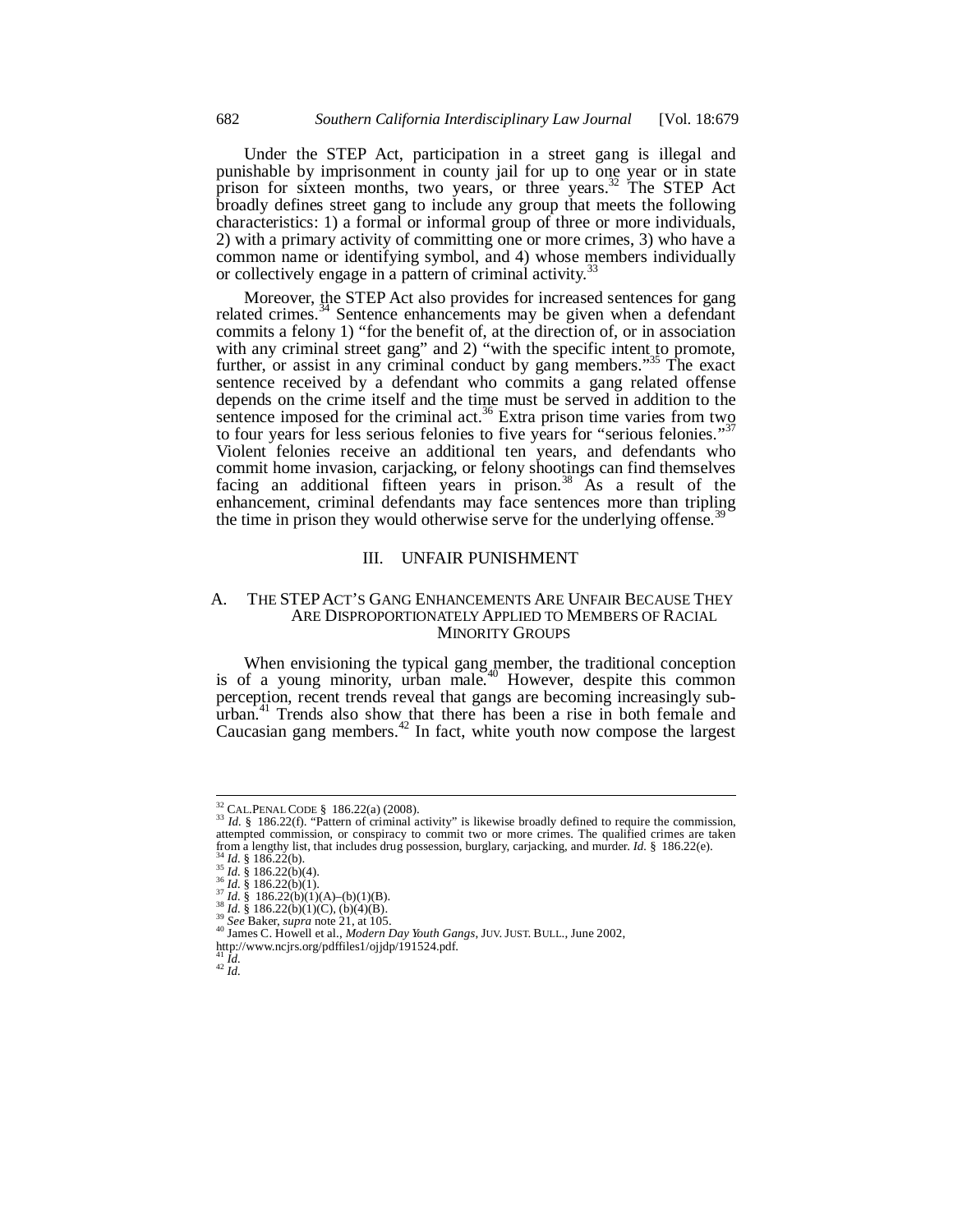group of adolescent gang members, $43$  and Caucasians are the prominent racial group for all gangs formed after 1991.<sup>44</sup>

Nonetheless, in application, the STEP Act and other anti-gang legislation overwhelmingly led to the incarceration of individuals belonging to minority racial groups.<sup>45</sup> In sharp contrast to studies showing that gangs are becoming increasingly white, law enforcement agencies continue to assert that gangs are primarily composed of minority youth.<sup>4</sup> The Department of Justice's National Youth Gang Survey ("NYGS") reported in the year 2000 that only thirteen percent of all gang members were white.<sup>47</sup> The report also asserted that forty-seven percent of all gang members were Hispanic and thirty-one percent were African American.<sup>48</sup> In contrast, another law enforcement study found that ninety percent of all gang members were African American or Hispanic.<sup>49</sup> Similarly, the annual reports on gangs published by California's Attorney General consistently focus on black, Hispanic, and Asian gangs and make only passing reference to white street gang members.<sup>50</sup> A  $2003$  report from the Attorney General describes white gangs as "the smallest percentage" of all gangs and asserts white gangs can be primarily identified as white supremacy groups. $\frac{1}{2}$ 

Gang databases, kept by law enforcement agencies as records of gang members and their associates, consist primarily of suspected gang members who are African American or Hispanic.<sup>52</sup> In the Los Angeles County gang database, approximately half of all African American men between the ages of sixteen and twenty-four in Los Angeles County are listed as gang members or associates.<sup>33</sup> Gang databases are used by police gang units and other law enforcement agencies to identify suspects for particular crimes and to label particular crimes as gang activity.<sup>54</sup> The records are also used by prosecutors as evidence to establish an individual's identity as a gang

OF THE ATT'Y GEN., STATE OF CAL., ORGANIZED CRIME IN CALIFORNIA—2005 (2005),

<sup>&</sup>lt;sup>43</sup> GREENE & PRANIS, *supra* note 1, at 4.

<sup>44</sup> Howell et al., *supra* note 40. There is variation even among non-law enforcement estimates of gang composition; for example, in 1998, Finn-Aage Esbensen and L. Thomas Winfree agreed that whites compose a larger percentage of gangs than assumed and estimated that whites comprise a total of twenty-five percent of all gang memberships. Finn-Aage Esbensen & L. Thomas Winfree Jr., *Race and Gender Difference Between Gang and Nongang Youth: Results from a Multi-Site Study*, *in* THE MODERN

<sup>&</sup>lt;sup>45</sup> GREENE & PRANIS, *supra* note 1, at 8.<br><sup>46</sup> GREENE & PRANIS, *supra* note 1, at 8.<br><sup>46</sup> See, e.g., ARLEN EGLY, JR., OFFICE OF JUVENILE JUSTICE AND DELINQUENCY PROGRAMS FACT SHEET,<br>NATIONAL YOUTH GANG SURVEY TRENDS FRO

http://www.ncjrs.gov/pdffiles1/ojjdp/fs200203.pdf; CAL. ATT'Y GEN., GANGS 2000: A CALL TO<br>ACTION—GANG TRENDS (1993), *available at* http://www.cgiaonline.org/gangs2000/gangtrends.html.

AT LION—GANG TRENDS (1995), *avandole at http://www.cgaomine.org/gangs2000/ganguends.html.*<br>  $^{47}$  EGLEY, *supra* note 46.<br>  $^{48}$  Id.<br>  $^{49}$  Esbensen & Winfree, *supra* note 44, at 165.<br>  $^{50}$  See, e.g., OFFICE OF THE (2003), http://ag.ca.gov/publications/org\_crime.pdf [hereinafter OFFICE OF THE ATT'Y GEN., 2003]; OFFICE OF THE ATT'Y GEN., STATE OF CAL., ORGANIZED CRIME IN CALIFORNIA—2004 (2004), http://ag.ca.gov/publications/org\_crime2004.pdf [hereinafter OFFICE OF THE ATT'Y GEN., 2004]; OFFICE

http://ag.ca.gov/publications/org\_crime2005.pdf.<br><sup>51</sup> OFFICE OF THE ATT'Y GEN., 2003, *supra* note 50, at 19.

So GREENE & PRANIS, *supra* note 1, at 6.<br>
<sup>53</sup> *Id.*<br>
<sup>54</sup> Jason D. Wright, *The Constitutional Failure of Gang Databases*, 2 STAN. J. C.R. & C.L. 115, 117–19 (2005).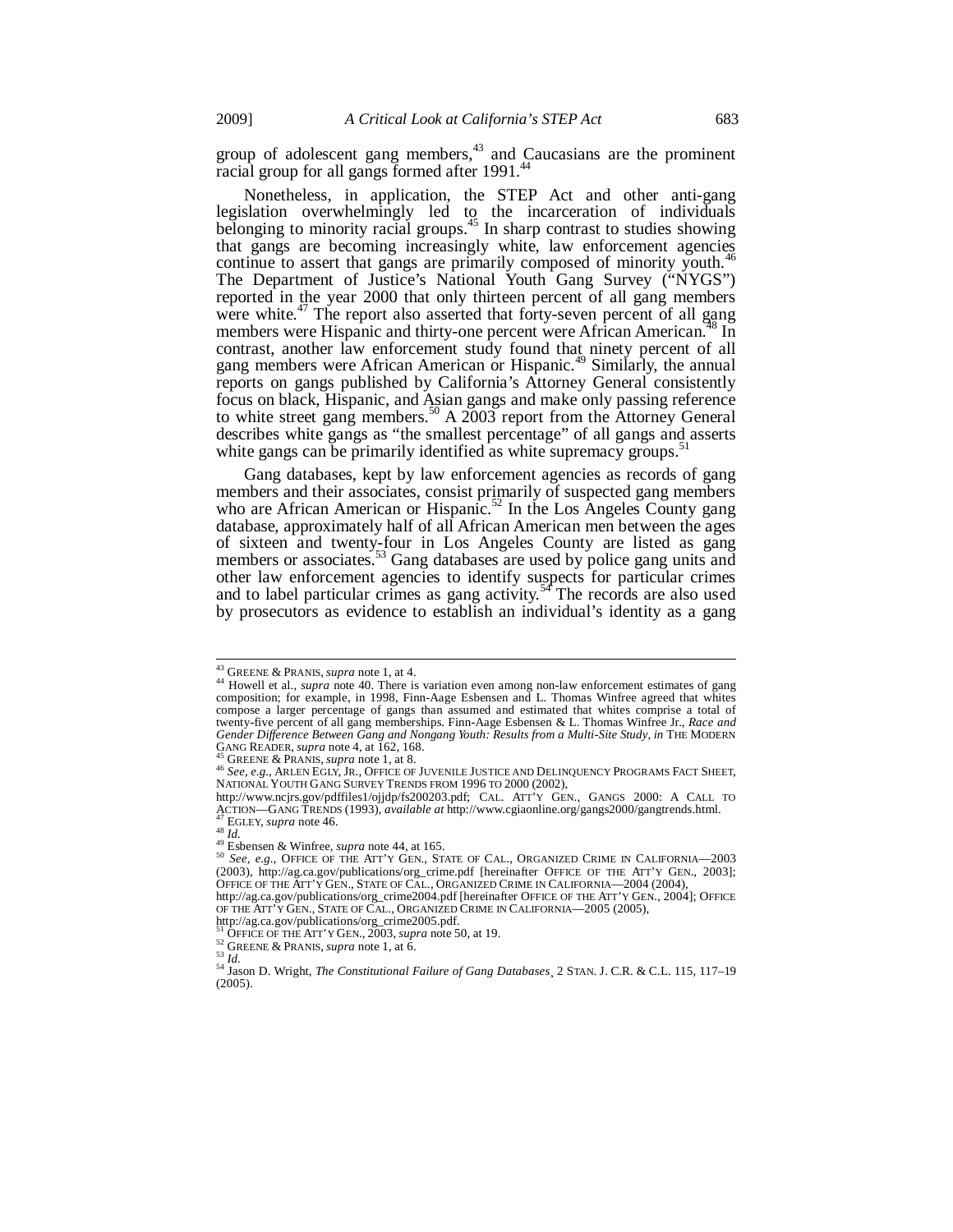member or associate, and to further prove that the crime committed was gang activity.<sup>55</sup>

Government statistics on gangs have been sharply criticized as inaccurate.56 In their study on law enforcement gang task forces, Deborah Lamm Weisel and Sarah O'Connor Shelley found that gang statistics compiled by law enforcement agencies are unreliable, are heavily contingent on police efforts, and "lack the integrity necessary for reliable counting."<sup>57</sup> In fact, even the administrators of the NYGS admit that changes in the Survey's estimates of gang compositions are largely due to changes in definitions and approaches to measuring gangs.<sup>5</sup>

The discrepancy between law enforcement data gathering techniques and other statistics describing gang composition can be explained in part by the refusal of some law enforcement agencies to label white groups as gangs, even when they meet all the elements of a particular jurisdiction's definition of a gang.<sup>59</sup> Moreover, the NYGS's definition of gangs excludes hate groups and motorcycle gangs, which are more likely to be predominantly white.<sup>60</sup> Likewise, Noelle Fearn, Scott Decker, and David Curry argue that members of anti-gang taskforces base their perceptions of gangs on "the least reliable" source of gang information, the media.

Due to this inaccurate perception of gangs on the part of law enforcement officials, scholars argue that gang databases are poor representatives of actual gang involvement because police target certain communities and place minority men in a database with little or no evidence of gang involvement.<sup> $\sigma$ </sup> For example, police commonly place African American youth in gang databases merely because they have a childhood nickname or are seen congregating on a street corner with friends.<sup>63</sup> Once an individual is placed in a gang database, his friends are also likely to find themselves in the database because of their association with a "known" gang member.<sup>64</sup> As a result of these practices, black and other minority males are disproportionately targeted, arrested, and incarcerated for gang involvement at far higher rates than their actual participation dictates.

 $^{\rm 55}$   $ld.$ 

<sup>55</sup> *Id.* 56 DEBORAH LAMM WEISEL & TARA O'CONNOR SHELLEY, SPECIALIZED GANG UNITS: FORM AND FUNCTION IN COMMUNITY POLICING 4–9 (2004), *available at*

WEISEL & SHELLEY, supra note 56.<br>
<sup>57</sup>WEISEL & SHELLEY, supra note 56.<br>
<sup>58</sup> Id. at 15–16 (citing personal correspondence with Arlen Egley, senior research associate for the Department of Justice).

<sup>59</sup> *See* Linda S. Beres & Thomas D. Griffith, *Gangs, Schools, and Stereotypes*, 37 LOY. L.A. L. REV. 935, 949–50 (2004); *see also* Ludeke, *supra* note 26, at 312–13. One common group that often meets the definition of a gang but is not considered a gang is a fraternity; fraternities are distinct groups with strong identifying characteristics, and many are frequently involved in criminal activity and other behavior that is viewed negatively. Robert J. Bursik Jr. & Harold J. Grasmick, *Defining and* 

Researching Gangs, in THE MODERN GANG READER, supra note 4, at 2, 2.<br><sup>60</sup> GREENE & PRANIS, supra note 1, at 33.<br><sup>61</sup> Noelle E. Fearn, Scott H. Decker, & G. David Curry, *Public Policy Responses to Gangs: Evaluating the Out* 

<sup>&</sup>lt;sup>62</sup> Beres & Griffith, *supra* note 59, at 949.<br><sup>63</sup> Bjerregaard, *Potential Impact*, *supra* note 8, at 387.<br><sup>64</sup> *Id.*; *see also* Beres & Griffith, *supra* note 59, at 949.<br><sup>65</sup> GREENE & PRANIS, *supra* note 1, at 6.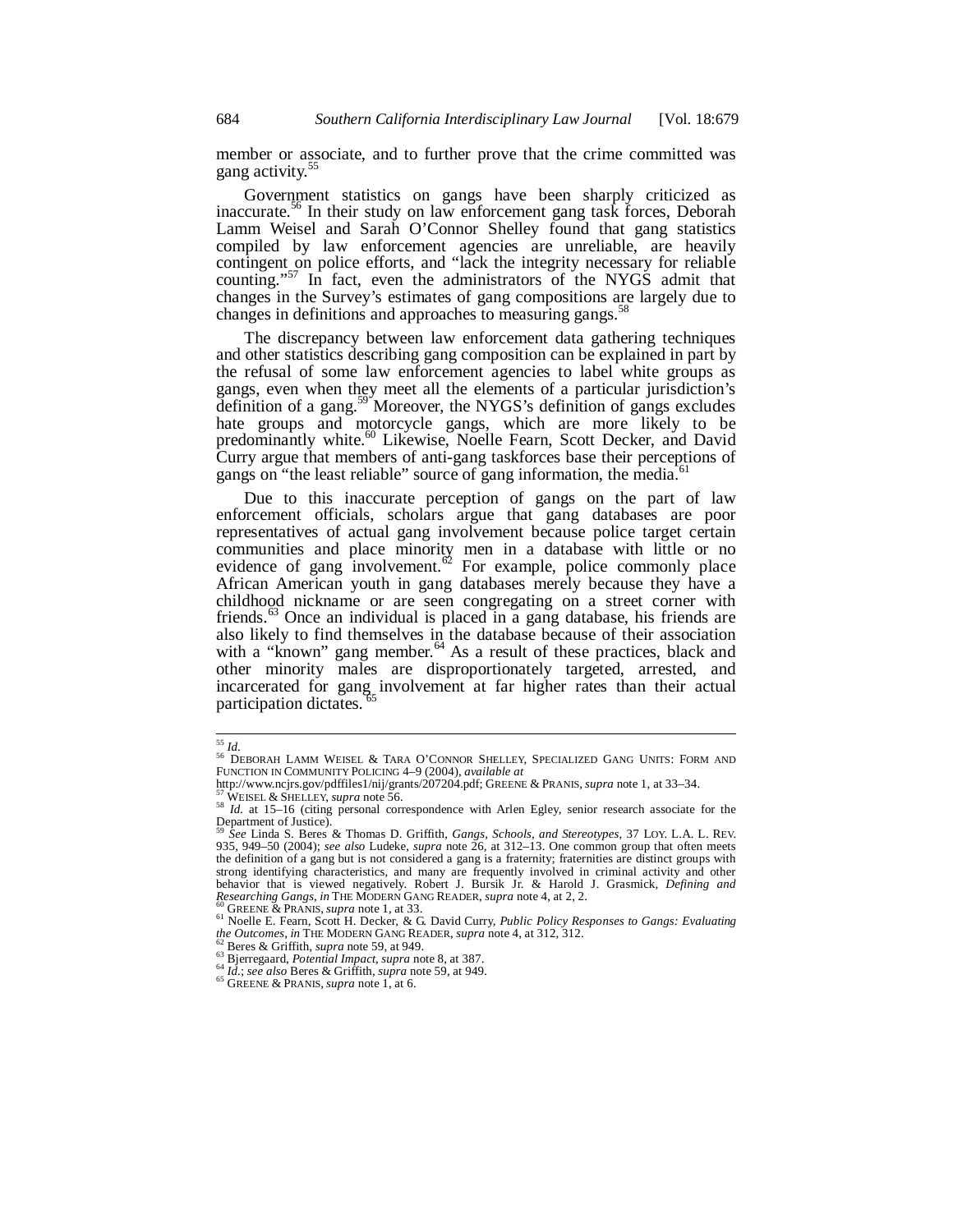This disproportionate impact on minority men and boys reveals that the STEP Act is unfair in its application.<sup>66</sup> Fairness in the legal system is a fundamental ideal of liberal democracies such as the United States. <sup>67</sup> Our commitment to fairness is rooted in the belief that we are all equal before the law,<sup>68</sup> a belief that provides a central tenant upon which the United States was created.<sup>69</sup> To be fair, a law must be imposed evenhandedly on all people.<sup>70</sup> Thus, to live up to our ideal of fair implementation of the law, we must equally apply our statutes to all individuals regardless of their race, socioeconomic status, or any other factor.<sup>71</sup> Criminal laws that are only applied to select groups in society are unfair and should be eliminated.<sup>72</sup>

The STEP Act is thus unfair because it is clear that law enforcement agencies apply its provisions to minority individuals disproportionately.<sup>7</sup> Law enforcement agencies frequently and inaccurately perceive that gangs are a primarily urban, minority, and male problem, causing them to ignore white involvement and furthermore, focus disproportionate resources on perceived minority gang involvement.<sup>74</sup> Law enforcement bias is seen in the tendency of gang task forces to label many minority juveniles as gang members with little or no evidence of any gang involvement.<sup>75</sup> This bias is further increased by the refusal to recognize primarily Caucasian groups as gangs, even when they clearly meet the provisions of the STEP Act.<sup>76</sup> As a result of these biases, the STEP Act is disproportionately applied to minority individuals who find themselves more likely to face harsher sanctions for suspected gang activity than white individuals who engage in the same behaviors.<sup> $77$ </sup> The failure to apply the STEP ACT equally to all individuals violates American principle of equality under the law. This failure of equal application makes the STEP Act unjust.

Moreover, the STEP Act is also unfair because of the broad discretion it provides law enforcement to label particular individuals as gang members and choose what activities count as gang activities. As discussed above, the STEP Act uses broad definitions to identify gangs, gang participation, and criminal activity.<sup>78</sup> Researchers, including Robert Bursik and Harold Grasmick, argue that a significant problem with anti-gang legislation is the absence of clear and narrow standards defining what constitutes criminal

 $^{66}$  See id.

<sup>&</sup>lt;sup>66</sup> See id.<br><sup>67</sup> Dan Markel, State Be Not Proud: A Retributivist Defense of the Commutation of Death Row and the<br>Abolition of the Death Penalty, 40 HARV. C.R.–C.L. L. REV. 407, 447 n.168 (2005); Samuel J.M. Donnelly, *Capital Punishment: A Critique of the Political and Philosophical Thought Supporting the Sustices' Opinions*, 24 ST. MARY'S L.J. 1, 96 (1992).

*Justices' Opinions*, 24 ST. MARY'S L.J. 1, 96 (1992).<br><sup>68</sup> Donnelly, *supra* note 67.<br><sup>69</sup> See, e.g., THE DECLARATION OF INDEPENDENCE para. 1–2 (U.S. 1776).<br><sup>70</sup> See, e.g., Markel, *supra* note 67.<br><sup>71</sup> See, e.g., Markel

on the basis of socio-economic status. However, in general, I can conceive of no good reason for a criminal to distinguish based on the social group of an offender.<br><sup>73</sup> GREENE & PRANIS, *supra* note 1, at 6.<br><sup>74</sup> Id.

<sup>&</sup>lt;sup>75</sup> Beres & Griffith, *supra* note 59, at 949.<br><sup>76</sup> *Id.*; *see also* Ludeke, *supra* note 26, at 313; Bursick & Grasmick, *supra* note 59.<br><sup>77</sup> GREENE & PRANIS, *supra* note 1, at 6.<br><sup>78</sup> Bjerregaard, *Potential Impact*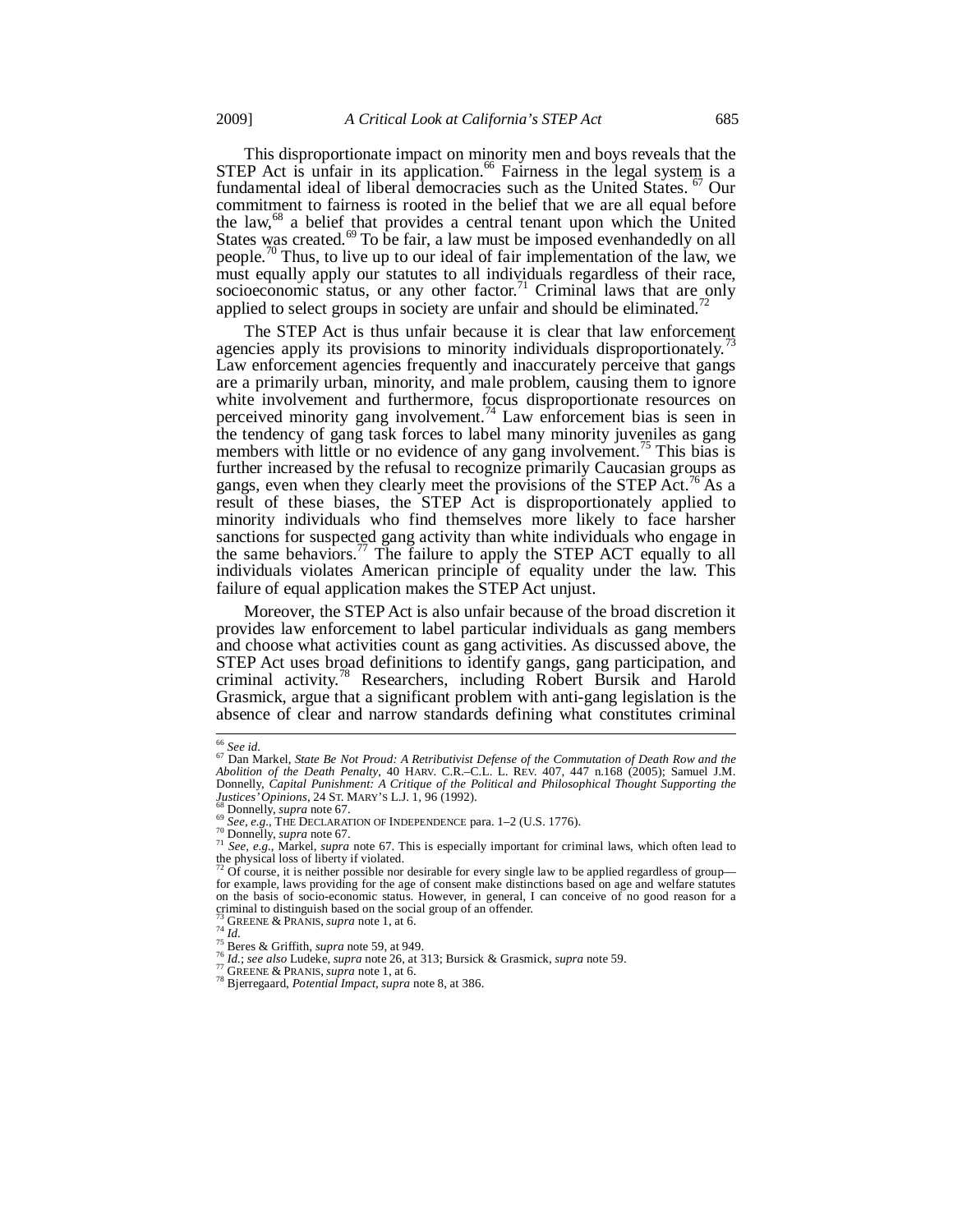activity.<sup>79</sup> The loose standards give police broad discretion to determine whether a group is a gang. $80^\circ$  Similarly, the STEP Act's other broad definitions allow law enforcement to use its overestimation of the role of minority men and boys in gangs to disproportionately target, arrest, and incarcerate black males for gang involvement.<sup>81</sup> By providing law enforcement broad discretion to apply the Act's provisions only to minority offenders while ignoring similar crimes committed by whites, the STEP Act perpetuates unfair discrimination among racial divisions.

## B. THE STEPACT'S GANG ENHANCEMENTS ARE UNFAIR BECAUSE THEY IMPOSE SENTENCES DISPROPORTIONATE TO THE UNDERLYING OFFENSES COMMITTED

The STEP Act is also unfair because it provides for criminal sanctions that are not justified punishments given an offender's behavior. In contemplating appropriate criminal sanctions, lawmakers and theorists base their conclusions on several different theories of punishment.<sup>82</sup> These theories advance differing purposes for sentencing and take into consideration different values when determining appropriate criminal sanctions.<sup>83</sup> However, the punishments imposed by the STEP Act cannot be justified by any major theory of punishment because the Act imposes sanctions far more stringent than justice should allow.

## 1. *Theories of Punishment: Utilitarian, Retributionist, and Rehabilitationist Approaches*

Legislatures, policy advocates, and theorists invoke three common rationales to justify particular criminal sanctions or anti-crime policies. This section looks at theories of utilitarianism, retribution, and rehabilitation in turn.

The first common rationale used to justify a criminal sanction is rooted in a utilitarian perspective.<sup>84</sup> Utilitarians focus on overall social good and favor policies that benefit all of society, regardless of the impact on particular individuals.<sup>85</sup> Therefore, the utilitarian perspective is not concerned with the culpability of a particular individual or whether that individual subjectively deserves a specific punishment for his or her actions.86 Instead, utilitarians argue that a criminal sanction is justified if it leads to an overall reduction in the crime that would otherwise occur in society.<sup>87</sup> Lawmakers invoke this perspective when they assert that tougher

<sup>&</sup>lt;sup>79</sup> Bursik & Grasmick, *supra* note 59, at 10.<br><sup>80</sup> See id.

<sup>&</sup>lt;sup>81</sup> GREENE & PRANIS, *supra* note 1, at 6.<br><sup>82</sup> See, e.g., Joshua Dressler, *The Wisdom and Morality of Present-Day Criminal Sentencing*, 38 AKRON L. REV. 853, 853–54 (2005); Dru Stevenson, *Towards a New Theory of Notice and Deterrence*, 26 CARDOZO L. REV. 1535, 1536–37 (2005); Zvi D. Gabbay, *Holding Restorative Justice Accountable*, 8<br>CARDOZO J. CONFLICT RESOL. 85, 87–89 (2007).<br><sup>83</sup> Sea sources sited www.scti. 85.

<sup>&</sup>lt;sup>83</sup> See sources cited *supra* note 82.<br><sup>85</sup> Dressler, *supra* note 82, at 853. 85<br><sup>86</sup> *Id.* 87 *Id.* at 854.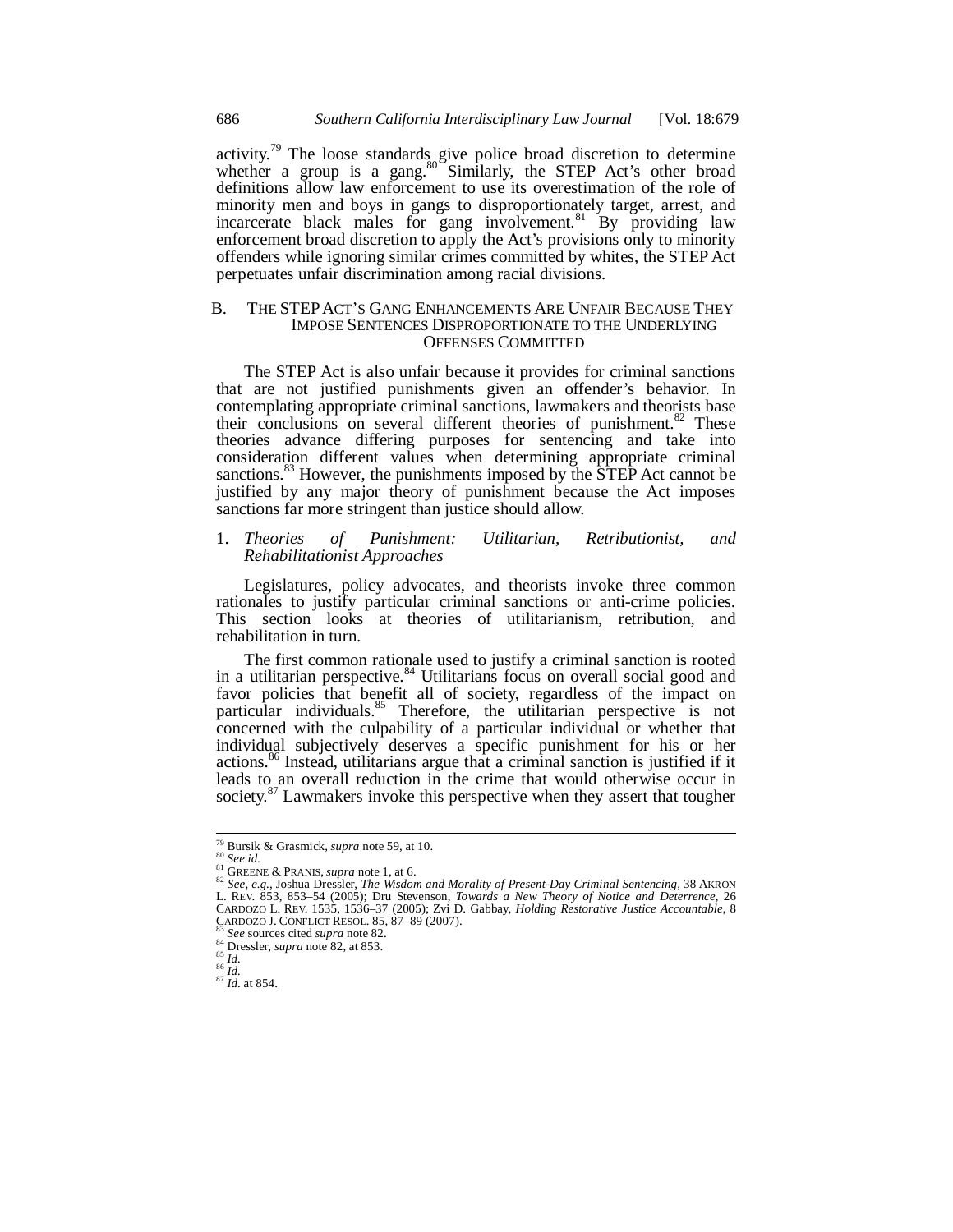criminal sanctions will deter individuals from committing a particular act and thus make society safer overall.<sup>88</sup>

Other lawmakers use theories of retributive justice to defend the criminal sanctions they advocate.<sup>89</sup> Retributive justice theorists argue that the purpose of criminal sanctions is to punish criminal offenders for their actions.90 The most common basis for retributive justice is the theory of "just deserts", which asserts that individuals deserve to be punished whenever they choose to violate society's laws.<sup>91</sup> Proponents of just deserts assert that individuals deserve different punishments based on the severity of their actions and the depravity of the moral offenses they have committed.<sup>92</sup> Just desert theory is not concerned with overall social good; rather, it focuses on whether or not the individuals themselves deserve punishment.<sup>93</sup> The theory also focuses on examining personal The theory also focuses on examining personal characteristics and circumstances in order to determine whether an individual deserves a particular punishment.<sup>94</sup>

Other retributive justice theorists argue that criminal sanctions should be based on the desire to punish offenders because punishment recognizes the moral agency of offenders.<sup>95</sup> Punishment communicates to offenders that their actions are wrong and that they, along with all people, are equally subject to the law. $96$  From this perspective, retributive justice theorists are concerned with recognizing the dignity and value of all people.<sup>97</sup> The dignity of victims is restored through acknowledging and addressing the harm caused to them.<sup>98</sup> At the same time, the dignity of offenders is respected because they are given moral agency and held capable of formulating their own choice.

Finally, others argue that the purpose of the criminal justice system and the punishments it imposes should be to rehabilitate offenders.<sup>100</sup> Under the rehabilitative model, criminal offenders are seen as "ill" and in need of

<sup>&</sup>lt;sup>88</sup> *Id.* Utilitarian-based deterrence justifications face significant critique in their application. Some argue that deterrence rationales are used as rhetoric to increase a legislature's electability and are typically asserted in the absence of any supporting data. *Id.* at 855. Others point out that deterrence theories cannot explain why ignorance of a law is not an excuse for failure to follow it or why individuals are still held accountable when they had no realistic way of being deterred. Stevenson, *supra* note 82, at  $1536.$ 

<sup>&</sup>lt;sup>89</sup> *See, e.g.*, Markel, *supra* note 67, at 411.<br><sup>90</sup> *Id.* 91 *Id.* 91 Alice Ristroph, *Desert, Democracy, and Sentencing Reform*, 96 J. CRIM. L. & CRIMINOLOGY 1293,  $\frac{1294}{92}$  (2006).

<sup>92</sup> *Id.* <sup>93</sup> *See id.* Retributive justice based on just deserts has been criticized for over subjectivity and failure to <sup>93</sup> *See id.* Retributive justice based on just deserts has been criticized for over subjectivity provide clear standards of punishment because perceptions of an individual's culpability and the punishment he or she deserves vary widely based on perspective and individual circumstances. *Id.* at 1295–96. Thus, arguments for just deserts allow individuals to insert their own biases and prejudices in

asserting an individual deserves a particular punishment. *Id.* at 1296.<br><sup>94</sup> *Id.* at 1301 (citing Joel Feinberg, *Justice and Personal Desert*, *in* DOING AND DESERVING: ESSAYS IN THE THEORY OF RESPONSIBILITY 61 (Princeton Univ. Press 1970)).<br><sup>95</sup> Markel, *supra* note 67, at 430 & n. 104.<br><sup>97</sup> Ristroph, *supra* note 91, at 1300.<br><sup>97</sup> Ristroph, *supra* note 91, at 1300.<br><sup>97</sup> Ristroph, supra note 91,

<sup>&</sup>lt;sup>100</sup> Michael Vitiello, *Reconsidering Rehabilitation*, 65 TUL. L. REV. 1011, 1016 (1991); Adam Lamparello, Note, *Reaching Across Legal Boundaries: How Mediation Can Help the Criminal Law in Adjudicating Crimes of Addiction*, 16 OHIO ST. J. ON DISP. RESOL. 335, 360 (2001).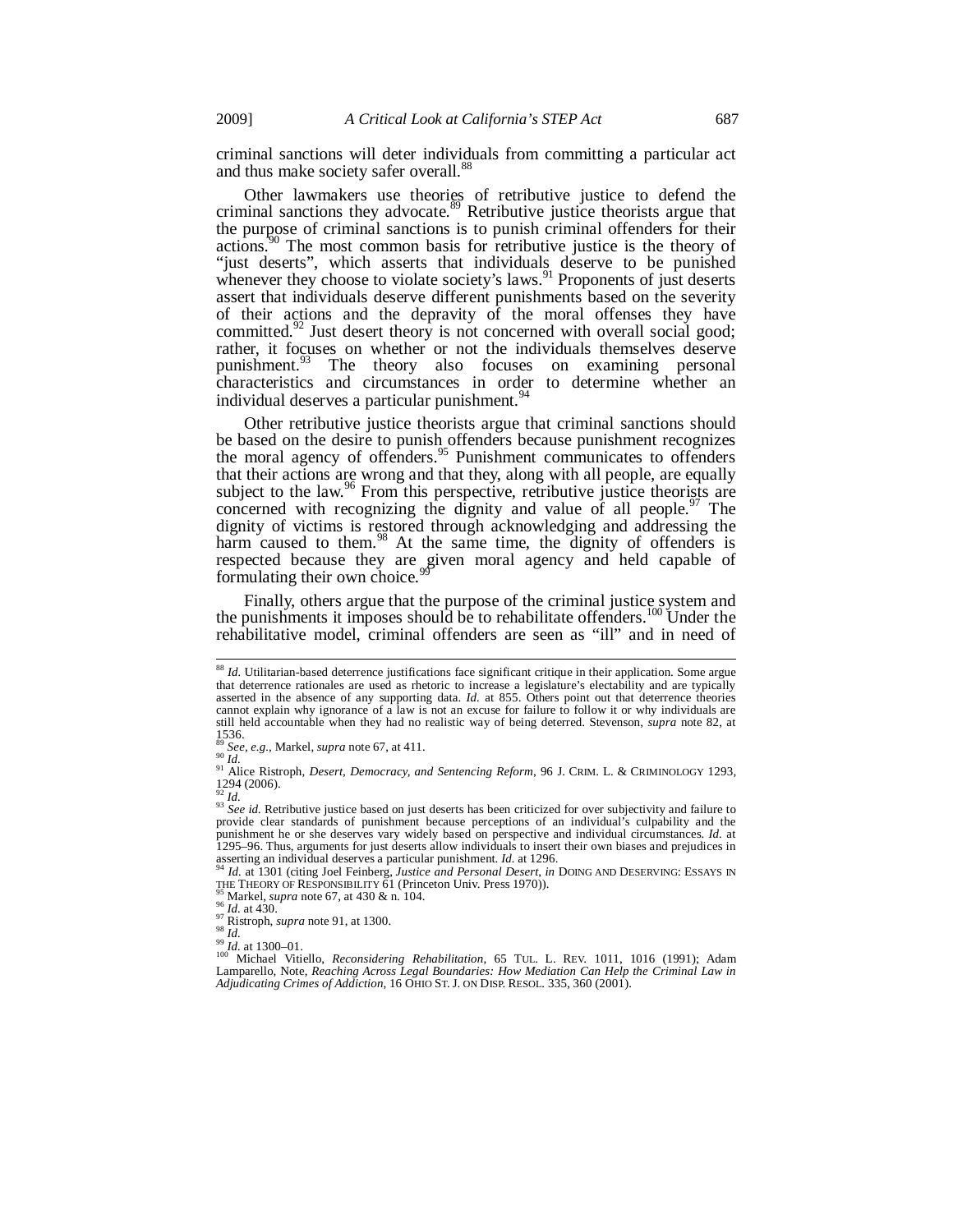treatment in order to be capable of obeying society's laws.<sup>101</sup> The purpose of the criminal justice system is to provide this treatment and reform criminals into law abiding members of society.<sup>102</sup> Rehabilitationists argue that we should look at the context of an individual and the external factors that lead him or her to commit crimes and then help that person respond to these factors more productively.<sup>103</sup> Rehabilitationists are less concerned with punishment for an individual crime or overall social benefit; rather, they focus on reforming individuals and ensuring that they do not commit future crimes. $10$ 

The rehabilitationist model is often seen in parole hearings, where a parole board determines whether a convicted offender should be released into the public or remain incarcerated.<sup>105</sup> In determining whether an individual will be released, parole boards seek to determine whether the individual has been rehabilitated from their past crimes and can now be a successful member of society.<sup>106</sup> If the individual is found to be rehabilitated, his or her prison term is deemed successful and he or she is more likely to be released.<sup>107</sup> Similarly, the rehabilitationist model is seen in drug courts, which aim to provide treatment programs for drug offenders rather than long criminal punishments.<sup>108</sup>

## 2. *The Gang Enhancement Is Not Justified By Any of the Major Theories of Punishment*

Although the theories of utilitarianism, retribution, and rehabilitation provide differing justifications for criminal penalties and may support different sanctions for a particular offense, none of the above theories justify the STEP Act or its sentencing enhancements.

First, the STEP Act cannot be justified by a utilitarian perspective because it does not lead to the reduction of crime rates. Despite the common perception that gang activity is correlated with overall criminal activity, there is no clear relationship between gangs and crime.<sup>109</sup> Many cities reporting increased gang activity have also experienced decreased crime rates.<sup>110</sup> On a national level, gangs are responsible for a relatively low percentage of crimes, committing, for example, only one out of every<br>ten homicides,<sup>111</sup> and only three to four percent of all serious property and ten homicides,<sup>111</sup> and only three to four percent of all serious property and violent crimes within the United States in 1993.<sup>112</sup>

 $^{101}$ Vitiello, supra note 100; Lamparello, supra note 100.

<sup>&</sup>lt;sup>102</sup> Lamparello, *supra note 100*, Lamparello, *supra note 100*.<br><sup>102</sup> Lamparello, *supra* note 100.<br><sup>103</sup> Id. at 359.<br>California's Habitual Criminal Statute, 43 STAN. L. REV. 193, 209–10 (1990).<br>California's Habitual Cri

<sup>105</sup> *Id.* at 210.<br>
106 *Id.*<br>
107 *Id.*<br>
107 *Id.*<br>
108 Lamparello, *supra* note 100, at 363–64.<br>
<sup>108</sup> Lamparello, *supra* note 1, at 4.<br>
<sup>110</sup> GREENE & PRANIS, *supra* note 1, at 55 (citing crime statistics recorded by Investigation's Uniform Code and Reporting Program in 1993).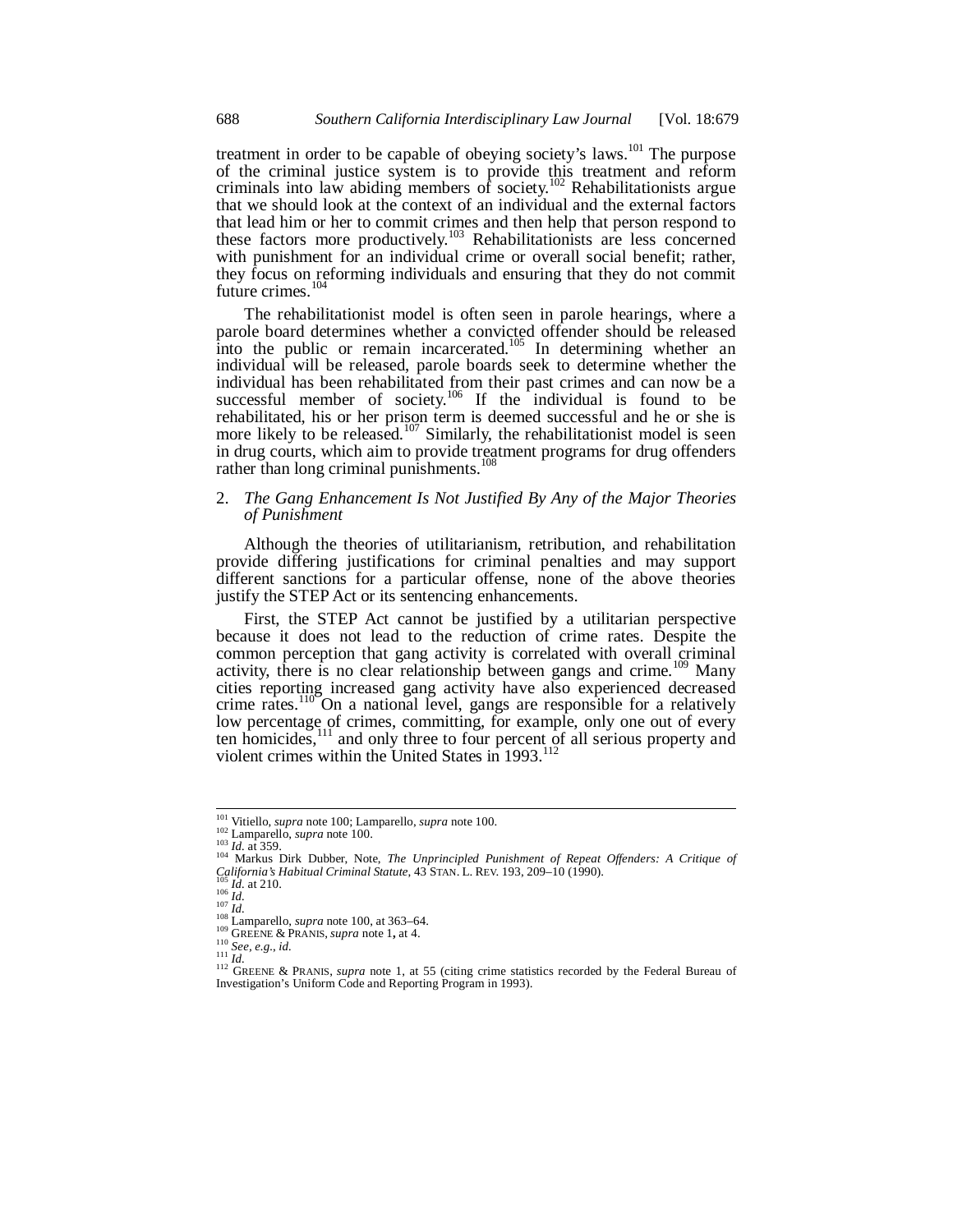In Los Angeles, gangs do account for a somewhat higher percentage of

crime rates, with one study finding that gangs are responsible for up to fifty percent of all homicides in Los Angeles County.<sup>113</sup> However, like other jurisdictions, the overall crime rate in Los Angeles is decreasing even though gang membership and activity has actually increased in the years since the STEP Act was passed.<sup>114</sup> Gang members are also becoming less significant contributors to other crimes in Los Angeles, with gang members accounting for only one in four drug sales and only one out every seven gang member selling drugs at least monthly.<sup>115</sup> Increased punishment for gang related crimes does not lead to an overall reduction of crime rates because the prevalence of gang related crimes does not impact overall crime rates.

Moreover, alternative utilitarian arguments that the STEP Act's sentencing enhancements serve the greater social good by combating gangs in general are also flawed. Accepting the assumption that gangs are an independent social ill and society will be improved if they are eliminated, little evidence supports the conclusion that sentencing enhancements are effective tools to combat gangs.<sup>116</sup> As discussed below, evidence suggests that the Act's sentencing enhancement may actually strengthen gangs by increasing gang solidarity,  $117$  elevating antagonism to law enforcement and authority,  $\frac{18}{18}$  heightening individuals' gang involvement as a prison survival strategy,<sup> $119$ </sup> and decreasing the legitimate opportunities for gang members to re-enter society once released from prison.<sup>120</sup> Thus, the STEP Act's gang enhancement cannot be justified by the utilitarian model of punishment.

Similarly, the STEP Act's extensive punishments cannot be justified by retributive theories of punishment. Under the STEP Act, an offender's sentence may be increased by anywhere from two to fifteen years, depending on the underlying offense committed.<sup>121</sup> Application of the enhancement may triple the amount of prison time an individual serves. This vast increase in a prison sentence violates principles of retribution and just deserts because one individual is not deserving of such a significant increase in sentencing merely because a crime is committed while in a gang. Although one could argue that gang offenders are more subjectively culpable under a theory asserting that they commit crimes in order to further a criminal organization, it is difficult to accept they are deserving of three times more punishment than non-gang affiliated offenders. Moreover, one could easily argue that gang offenders are less subjectively culpable

<sup>113</sup> *Id.* at 56. 114 *Id.* at 13; *see also* Maggie Shepard, *Tough Tactics on Gangs Debated*, ALBUQUERQUE TRIB., Jan. 31, 2008, available at http://www.justicepolicy.org/newsitem\_show.php?item=112.<br><sup>115</sup> GREENE & PRANIS, *supra* note 1, at 4.<br><sup>116</sup> See, e.g., Bjerregaard, *Potential Impact, supra* note 8, at 385; McGreevy, *D.A. Accused, supr* 

<sup>116</sup> See, e.g., Bjerregaard, Potential Impact, supra note 8, at 385; McGreevy, D.A. Accused, supra note 9,<br><sup>9.117</sup> Bjerregaard, Potential Impact, supra note 8, at 385.

<sup>&</sup>lt;sup>118</sup> *Id.* at 384.<br>
<sup>119</sup> McGreevy, *D.A. Accused, supra* note 9.<br>
<sup>120</sup> GREENE & PRANIS, *supra* note 1, at 7.<br>
<sup>121</sup> CAL.PENAL CODE § 186.22(b) (2008).<br>
<sup>122</sup> Baker, *supra* note 21, at 105; *see also* Brandon Bailey, MERCURY NEWS, Mar. 22, 2008 (the gang enhancement provided the court discretion to impose a life sentence on a suspected gang member for serving as the getaway driver in a home invasion robbery).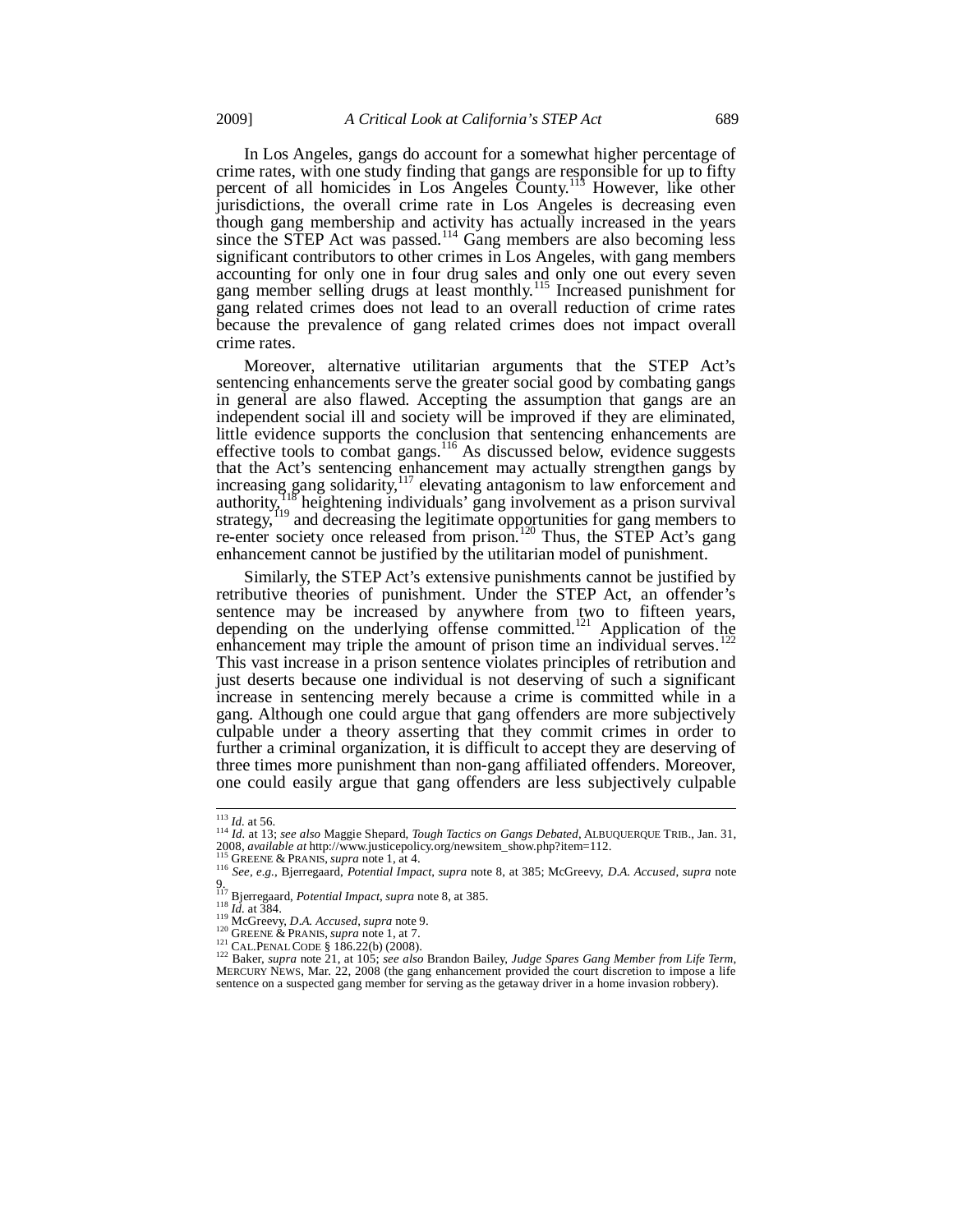than other offenders under a theory of just deserts because their moral culpability is mitigated by the difficult life circumstances that lead individuals to join gangs.<sup>123</sup> Under such a theory, gang offenders deserve less punishment, not more. Thus, the STEP Act's sentence enhancements cannot be justified by retributive theories of punishment either.

Finally, the STEP Act's gang enhancement is not justified under the rehabilitationist model of punishment because increased prison sentences do not reform gang members and do not cause them to leave their gangs or lives of crime. In fact, many argue that harsher sentences for minor gang related crimes may actually increase gang commitment because individuals are forced to join gangs and strengthen their gang ties in order to survive in prison.<sup>124</sup> Studies have found that gangs are prevalent in prison,<sup>125</sup> although the exact number of prisoner-gang involvement remains unknown.<sup>126</sup> Many street gangs also endure in prison, and thus many gang members retain their previous gang membership while incarcerated.<sup>127</sup> Moreover, there are at least six major active prison gangs, including the Mexican Mafia, Aryan Brotherhood, Black Guerilla Family, La Nuestra Familia, the Texas Syndicate, and the Mexikanemi.<sup>128</sup> These gangs have significant influence over prison inmates and prison life; they are also better organized than street gangs and have a more centralized leadership structure.<sup>129</sup> The prevalence of prison gangs makes it difficult for incarcerated individuals to leave the gang lifestyle and reform their lives while in prison.<sup>130</sup> Unsophisticated gang members become increasingly hardened as they spend more time in prison and upon finding it difficult to secure a job that pays decent wages once released, they often find themselves reverting back to crime on the streets—their status in their respective gangs may have been elevated by having served time.<sup>131</sup>

High recidivism rates provide concrete evidence that the increased prison sentences imposed by the STEP Act have been unsuccessful in reforming inmates. The majority of gang members who serve prison sentences return to their gangs once they are released from incarceration.<sup>132</sup> In many gangs, surviving a long prison sentence earns a member increased respect and authority within the gang, and with this newfound authority, the

j

<sup>123</sup> *See, e.g.*, GREENE & PRANIS, *supra* note 1, at 11. I will discuss the contextual reasons that lead individuals to join gangs in greater detail later in this Note.

<sup>124</sup> McGreevy, *D.A. Accused*, *supra* note 9.<br><sup>125</sup> *See, e.g.*, Mark S. Fleisher & Scott H. Decker, *An Overview of the Challenge of Prison Gangs*, *in*<sup>125</sup> *See, e.g.*, Mark S. Fleisher & Scott H. Decker, *An Overview o* THE MODERN GANG READER, *supra* note 4, at 151, 153; GEORGE W. KNOX ET AL., THE FACTS ABOUT GANG LIFE IN AMERICA TODAY: A NATIONAL STUDY OF OVER 4,000 GANG MEMBERS (Nat'l Gang Crime Research Ctr. 1997).

<sup>126</sup> Difficulties estimating the membership levels of prison gangs stem from the lack of official documentation, difficulty conducting research in prison, and the secretive nature of prison gangs themselves. Fleisher & Decker, *supra* note 125. However, some estimates suggest there are, at minimum, 100,000 prison gang members in the United States. *Id.* 

<sup>&</sup>lt;sup>127</sup> *Id.* at 154; see also KNOX ET AL., supra note 125.<br><sup>128</sup> Fleisher & Decker, *supra* note 125, at 153–55.<br><sup>129</sup> *Id.* at 153, 155.<br><sup>130</sup> *See id.* at 158.<br><sup>130</sup> *See id.* at 158.<br><sup>131</sup> Marshall Allen, *Life 'Outside* http://lang.dailynews.com/socal/gangs/articles/sgvnp2\_release.asp; *see also* GREENE & PRANIS, *supra* 

note 1, at 68. <sup>132</sup> *See* sources cited *supra* note 131.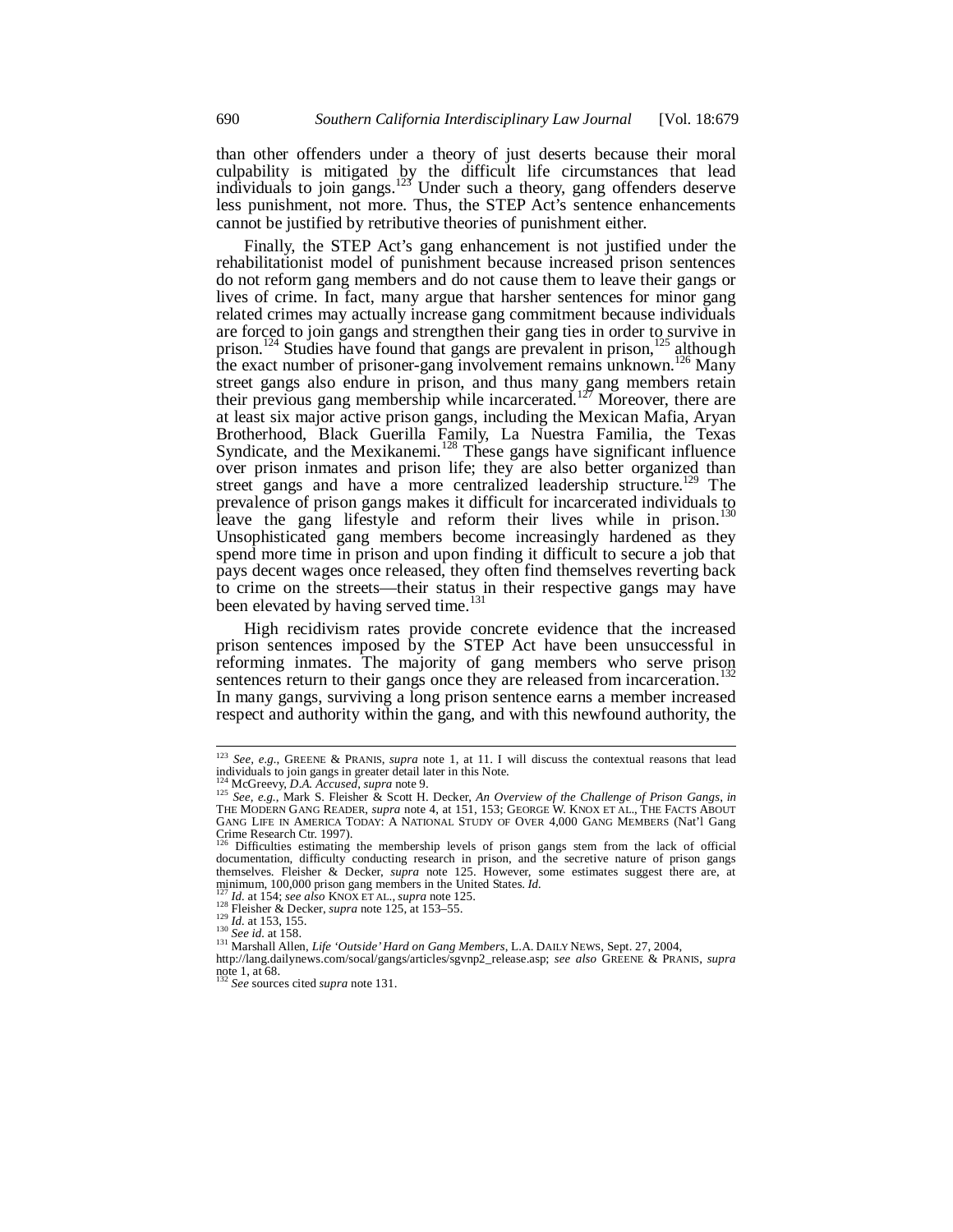gang member's criminal involvement is likely to increase and intensify.<sup>133</sup> An Illinois study found that incarceration decreases the likelihood that individuals will age out of a gang, and instead leads to longer gang involvement.<sup>134</sup> Further studies have revealed that a major predictor of gang activity is prior incarceration.<sup>135</sup> Finally, Fearn, Decker, and Curry argue that increased prison sentences for gang members strengthens gangs because incarcerating gang members together for lengthy prison terms increases the resilience of prison gangs.<sup>136</sup>As we have seen, stronger prison gangs work to increase the level of commitment for incarcerated gang members and can serve, in reverse, to strengthen street gangs.<sup>13</sup>

The overall recidivism rate for California felons was fifty-four percent in 2004; $^{138}$  in 2006, forty-one percent of convicted felons were reincarcerated within a year of release.<sup>139</sup> In Los Angeles County, recidivism rates are much higher, with estimates as high as seventy percent.<sup>140</sup> A study of inmates released from prison in Los Angeles further found that only 18.7 percent remained arrest free throughout its two year period.<sup>141</sup> High recidivism rates and the prevalence of prison gangs show that the STEP Act's sentence enhancements fail to reform gang members and cannot be justified by the rehabilitative theory of punishment.

The STEP Act thus cannot be justified under any major theory of punishment and imposes unfair sentence enhancements on offenders. In fact, many argue that the Act's provisions were developed, not to more effectively punish perpetrators, but as a response to increased public fear of gangs.<sup>142</sup> For example, Beth Bjerregaard asserts that many of the penalties imposed by the STEP Act were enacted because lawmakers felt pressure to respond to society's sense of "moral panic" concerning gangs, and not because of objective data about gangs or a belief that stricter sanctions would make society safer.<sup>143</sup> The STEP Act does not serve to protect society or improve the lives of its citizens and is not justified under any theory of punishment.

142 Bjerregaard, *Potential Impact*, *supra* note 8, at 383. 143 *Id.*

<sup>&</sup>lt;sup>133</sup> See sources cited supra note 131.

<sup>133</sup> *See* sources cited *supra* note 131. 134 JUSTICE POLICY INSTITUTE, FACT SHEET—GANG CRISIS IN CONTEXT: WHAT'S THE REAL CRISIS AND WHAT ARE THE REAL SOLUTIONS? 2 (2006), *available at*

http://www.act4jj.org/media/factsheets/factsheet\_14.pdf.

<sup>&</sup>lt;sup>135</sup><sup>1</sup>Id.<br><sup>136</sup> Fearn, Decker, & Curry, *supra* note 61, at 313.<br><sup>137</sup> Id.<br><sup>138</sup> JUSTICE POLICY INSTITUTE, *supra* note 134.<br><sup>139</sup> Office of the Mayor of L.A., Monthly Newsletter (Mar. 2007),<br>http://www.lacity.org/MAYOR/ Contributor\_Web\_Content/LACITY\_004808.htm. 140 Seth Mydans, *Racial Tensions in Los Angeles Jails Ignite Inmate Violence*, N.Y. TIMES, Feb. 6, 1995,

*available at* http://query.nytimes.com/gst/fullpage.html?res=990ce1de163ef935a35751c0a963958260. 141 JOAN PETERSILIA, SUSAN TURNER, & TERRY FAIN, PROFILING INMATES IN THE LOS ANGELES COUNTY JAILS: RISKS, RECIDIVISM, AND RELEASE OPTIONS 36 (2000),

http://www.ncjrs.gov/pdffiles1/nij/grants/189733.pdf.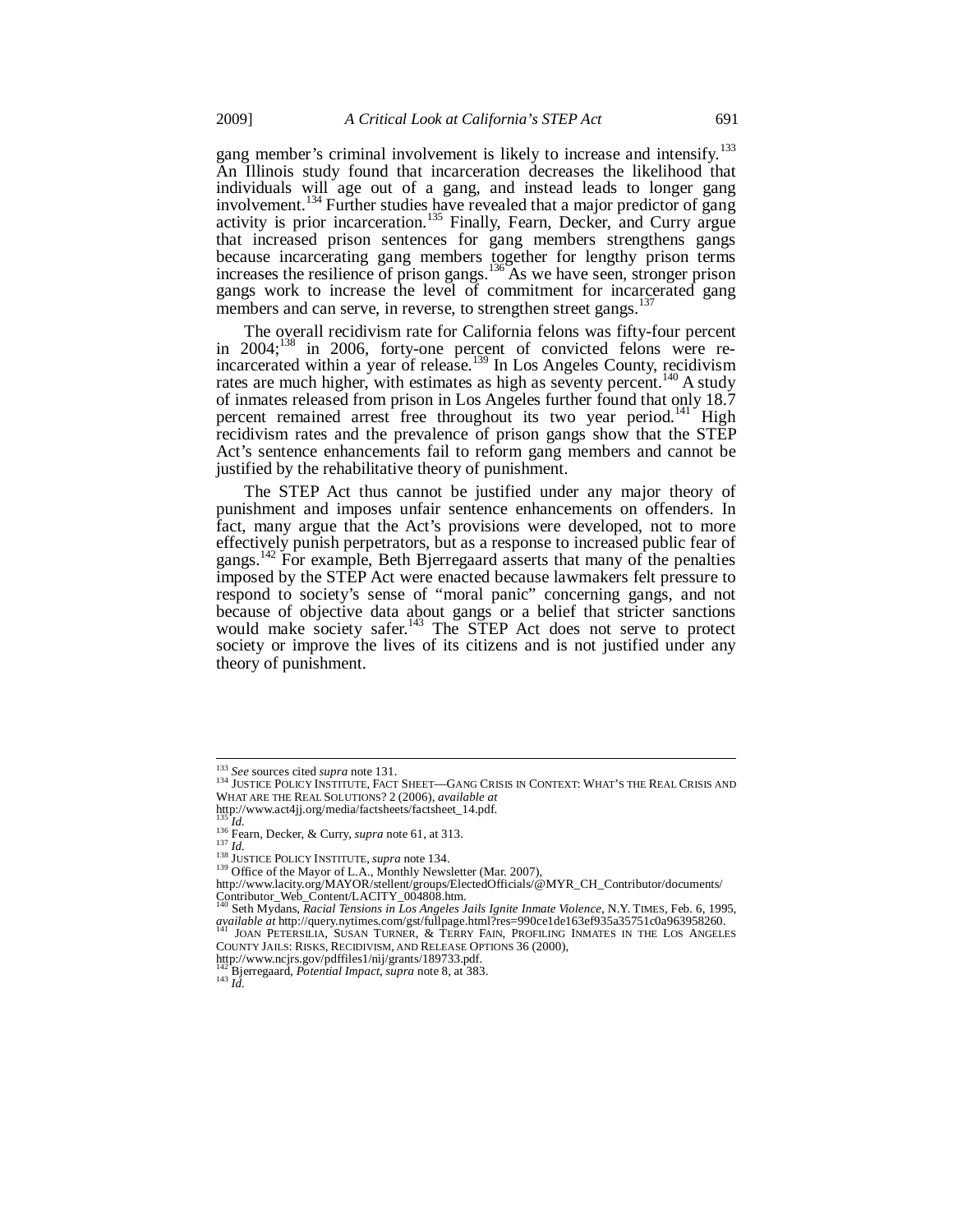## IV. THE STEP ACT IS INEFFECTIVE IN THE "WAR ON GANGS"

In 1988, the California legislature enacted the STEP Act in order to "seek the eradication of criminal activity by street gangs" within the state of California.<sup>144</sup> In the two decades since the Act was approved, it has been amended several times in order to more effectively combat gangs.<sup>1</sup> Recently, the state of California announced a renewed "war on gangs," and, in early 2007, Los Angeles County law enforcement began escalating gang crackdowns in order to eliminate gangs.<sup>146</sup> As part of the war on gangs, Los Angeles County prosecutors have become increasingly likely to seek the STEP Act's sentencing enhancements in order to elevate the prison terms of suspected gang offenders.<sup>147</sup> The City of Los Angeles has been so aggressive in attempting to combat gangs that it has spent over one billion dollars on surveillance and policing, and the incarceration costs of its increased sentences for gang members over the past twenty years.<sup>1</sup>

However, despite the aggressiveness on the part of law enforcement officials and prosecutors in using the STEP Act's sentence enhancements in order to combat gangs, the Act has not been a successful tool in the war on gangs.<sup>149</sup> Moreover, it has not been successful in combating crime more generally because its provisions have not contributed to the decrease of criminal activity in Los Angeles County or the State of California.<sup>150</sup>

In the twenty years, since the STEP Act was enacted in 1988, gang involvement in Los Angeles has skyrocketed.<sup>151</sup> Today, there are at least six times as many gangs and twice the number of gang members in Southern California than in  $1988$ <sup>152</sup> Gang researchers estimate that there are approximately seven-hundred active gangs in Los Angeles<sup>153</sup> and anywhere from forty-thousand to two-hundred-thousand gang members.<sup>154</sup> Also, according to FBI Director Robert Mueller, gang activity has particularly increased in Los Angeles in recent years,<sup>155</sup> with Los Angeles Chief of Police William Bratton asserting gang activity increasing by almost sixteen percent in 2006 alone.<sup>156</sup> The continued rise in gang activity has led many to conclude that "the STEP Act has done little or nothing to resolve [Los

 $^{144}$  CAL. PENAL CODE  $\,$  186.21 (2008).

<sup>&</sup>lt;sup>144</sup> CAL. PENAL CODE § 186.21 (2008).<br><sup>145</sup> *Id.* § 186.22; *see also* De Vries, *supra* note 30, at 193.<br><sup>146</sup> McGreevy, *Mayor Seeks, supra* note 16.<br><sup>147</sup> McGreevy, *D.A. Accused, supra* note 9.<br><sup>147</sup> GREENE & PRANIS, crimes, \$9,798,562 are spent prosecuting defendants for gang related crimes, and \$230,289,975 on the incarceration of individuals convicted for gang related crimes. MEGAN GOLDEN, JENA SIEGAL, & DALL FORSYTHE, VERA INSTITUTE OF JUSTICE—COST BENEFIT ANALYSIS 9–12 (2006),

http://www.advanceproj.org/doc/p3\_cost.pdf.<br><sup>149</sup> See GREENE & PRANIS, *supra* note 1, at 83.<br><sup>150</sup> See id. at 13.

<sup>151</sup> *See id.* at 15.<br>
152 *See id.*<br>
152 THE ADVANCEMENT PROJECT, CITYWIDE GANG ACTIVITY REDUCTION STRATEGY: PHASE III REPORT

<sup>1.1 (2006),</sup> http://www.advanceproj.org/doc/p3\_report.pdf; GREENE & PRANIS, *supra* note 1.<br><sup>153</sup> THE ADVANCEMENT PROJECT, *supra* note 152.<br><sup>154</sup> Id.; *see also* James Diego Vigil, *A Multiple Marginality of Framework of* 

<sup>&</sup>lt;sup>155</sup> Mueller, *supra* note 6.<br><sup>156</sup> GREENE & PRANIS, *supra* note 1, at 13.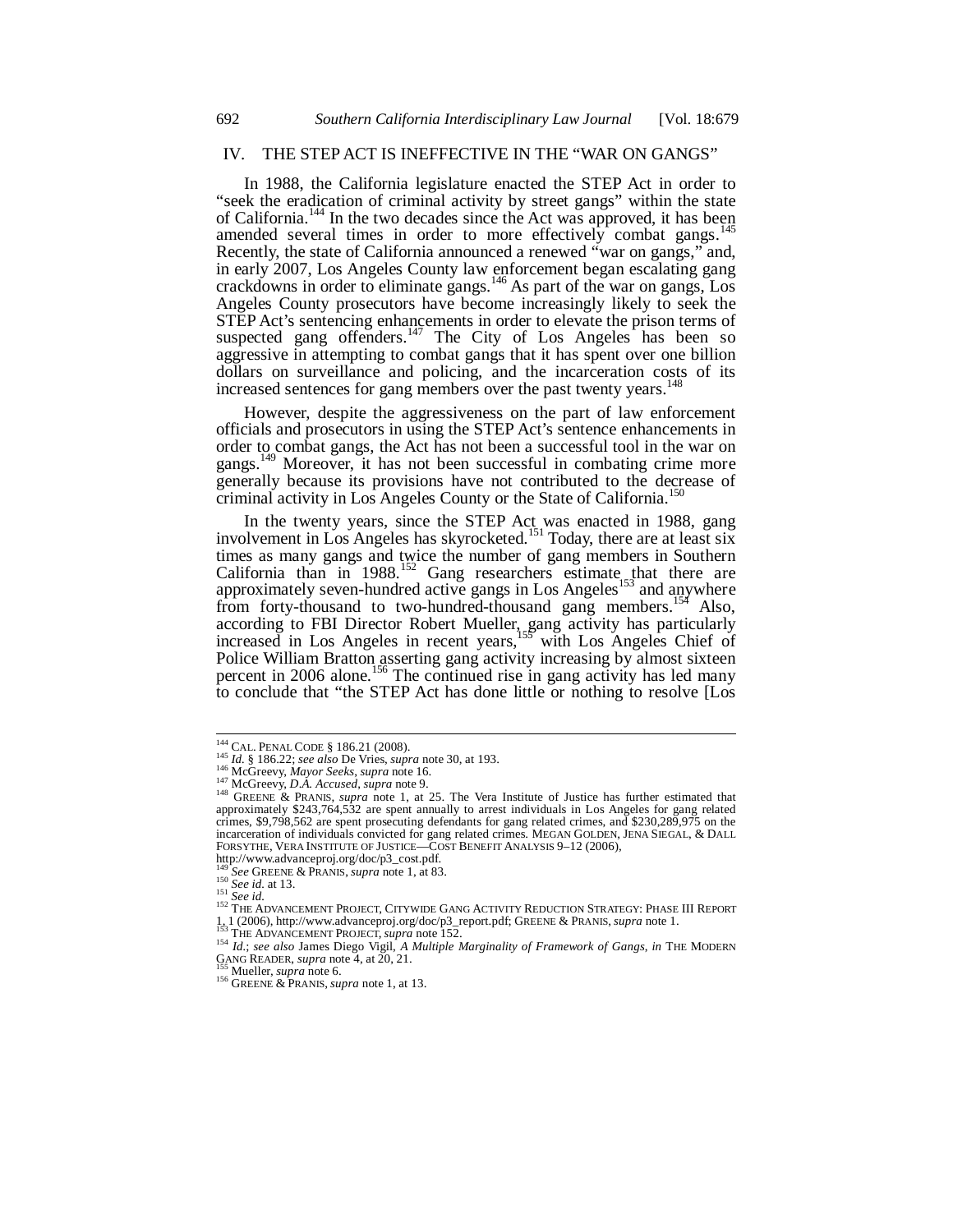Angeles]'s gang problem."<sup>157</sup> The failure of the STEP Act and other gang suppression strategies to decrease gang activity in Los Angeles leads to the inevitable conclusion that Los Angeles is "losing the war on gangs."

Many argue that the major reason Los Angeles has had little success in combating gangs is because the vast majority of anti-gang resources in Los Angeles are used to implement gang suppression strategies, which form the backbone of the STEP Act.<sup>159</sup> The STEP Act's provisions criminalizing gang activity and imposing harsher criminal sanctions for gang related offenses contribute to the use of gang suppression strategies to combat gangs because, like other suppression strategies, the Act focuses on eliminating gangs through more stringent punishments for gang activity.<sup>160</sup> This suppression approach contrasts with prevention and intervention tactics, which seek to prevent individuals from joining gangs and to help gang members end their gang involvement.<sup>161</sup>

Suppression strategies are considered by many to be the least effective strategy for combating gangs in a particular community.<sup>162</sup> As mentioned earlier, many argue that law enforcement's use of suppression strategies and increased criminal penalties to combat gang activities actually strengthens gangs.<sup>163</sup> Law enforcement efforts that focus primarily on suppression have the effect of increasing the solidarity of gang members<sup>164</sup> and developing increasingly antagonistic relationships between gang members and the police.<sup>165</sup> When youth are labeled as gang members and punished more stringently for suspected gang involvement, their unity as members of a particular gang is likely to increase. <sup>166</sup> This is because gang suppression techniques increase gang solidarity by magnifying a gang's alienation from both mainstream society and its community.<sup>167</sup> Gangs develop an "us against them" mentality that strengthens their members' ties to each other and to their gang.168 Further, a law enforcement agency's focus on a particular gang may also strengthen the gang by providing the gang with a more cohesive identity<sup>169</sup> and increasing their importance as a group worthy of police attention.<sup>170</sup>

Moreover, the focus on suppression frequently leads minority individuals and communities to develop antagonistic relationships with the

j

<sup>&</sup>lt;sup>157</sup> Id. at 83.<br><sup>158</sup> Id. at 3.<br><sup>159</sup> THE ADVANCEMENT PROJECT, *supra* note 152, at 5; *see also* GREENE & PRANIS, *supra* note 1, at 29;<br>*Report: Gang Suppression Doesn't Work*, U.S.A. TODAY, July 18, 2007, *available at* 

http://www.usatoday.com/news/nation/2007-07-18-gang-report\_N.htm.<br><sup>160</sup>See GREENE & PRANIS, *supra* note 1, at 68; *Report: Gang Suppression Doesn't Work*, *supra* note 159. 161 Report: Gang Suppression Doesn't Work, supra note 159.<br>
162 Fearn, Decker, & Curry, *supra* note 61. Despite the ineffectiveness of gang suppression strategies,

Greene and Pranis argue that they remain popular because suppression provides a society with a sense<br>that something concrete is being done to combat gangs. GREENE & PRANIS, *supra* note 1, at 72.

<sup>&</sup>lt;sup>163</sup> GREENE & PRANIS, *supra* note 1, at 6; *Report: Gang Suppression Doesn't Work*, *supra* note 159.<br><sup>164</sup> Bjerregaard, *Potential Impact*, *supra* note 8, at 384.<br><sup>165</sup> *Id.* at 385.<br><sup>166</sup> *Id.* at 385.<br><sup>166</sup> *Id.* at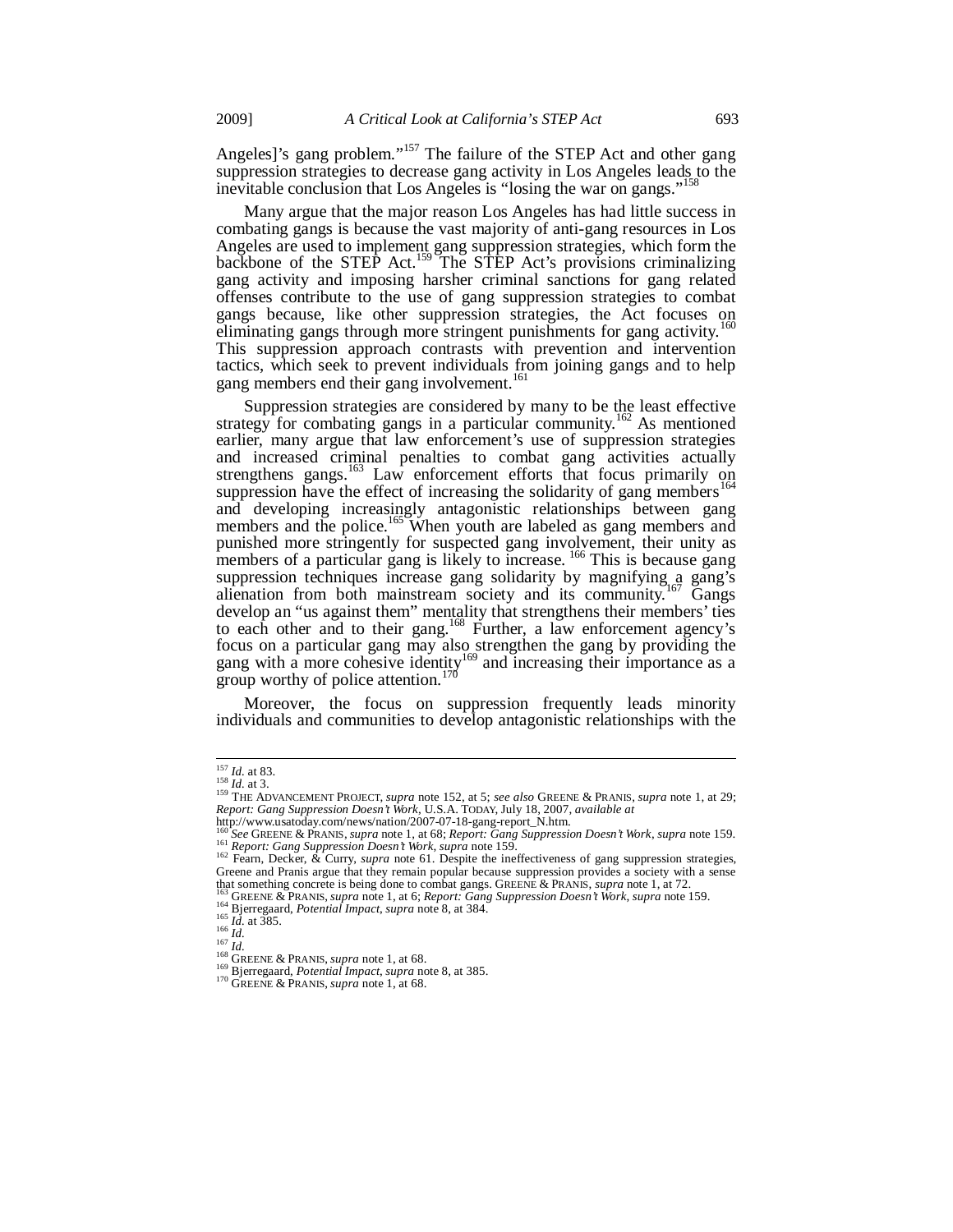police.<sup>171</sup> Police are often viewed in minority communities as a source of unjust punishment and harassment rather than as a source of protection.<sup>172</sup> As a result, "an oppositional culture" is likely to develop as gangs and community members face harassment by police gang units.<sup>173</sup> Youth lose their respect for authority and become less likely to follow laws in a system they believe is illegitimate.<sup>174</sup> Community members also become more likely to view the police as illegitimate because of gang suppression efforts that lead to the harassment of community members.<sup>175</sup> They become less likely to assist in police investigations, and their lack of cooperation may significantly hinder law enforcement investigations of serious gang crimes. $176$ 

Further, as discussed above, the STEP Act's sentence enhancements have not been a successful suppression strategy because increased incarceration for gang members does little to decrease their gang involvement.<sup>177</sup> In fact, many gang members retain their gang affiliation while incarcerated, $178$  and the prevalence of well organized prison gangs leads them to increase their overall gang involvement while in prison.<sup>179</sup> Defense attorneys argue that sending nonviolent offenders to prison to serve elevated sentences for relatively minor crimes increases the likelihood they will become hardcore gang members in order to survive in prison.<sup>180</sup> As a result, the majority of gang members continue their gang involvement after they are released from prison.<sup>181</sup>

Additionally, the STEP Act has not been effective in combating crime. Despite the common assumption that gang activity is highly indicative of crime in a community, in reality, gang activity does not have a positive correlation with overall crime rates.  $182$  Across the United States, cities reporting increased gang activity have, at the same time, experienced decreased crime rates.<sup>183</sup> For example, in Los Angeles, crime rates have been declining; however, there has been a rise in gang related criminal activity in the past several years.<sup>184</sup> The lack of correlation between gang activity and overall crime rates suggests that the gang suppression tactics authorized by the STEP Act have had little impact on crime rates within the city. In fact, since the enactment of Proposition 21, which imposed stricter punishments on gang members, gang related homicides have risen in California, despite Los Angeles' declining crime rates.<sup>18</sup>

<sup>&</sup>lt;sup>171</sup> Bjerregaard, Potential Impact, supra note 8, at 384.

<sup>172</sup> Id.; Vigil, *supper* and 154, at 22.<br>
173 Id.; Vigil, *Supper* and 154, at 22.<br>
173 GREENE & PRANIS, *suppra* note 1, at 71.<br>
<sup>174</sup> See Bjerregaard, *Potential Impact*, *suppra* note 8, at 384.<br>
<sup>175</sup> Id.<br>
175 GREENE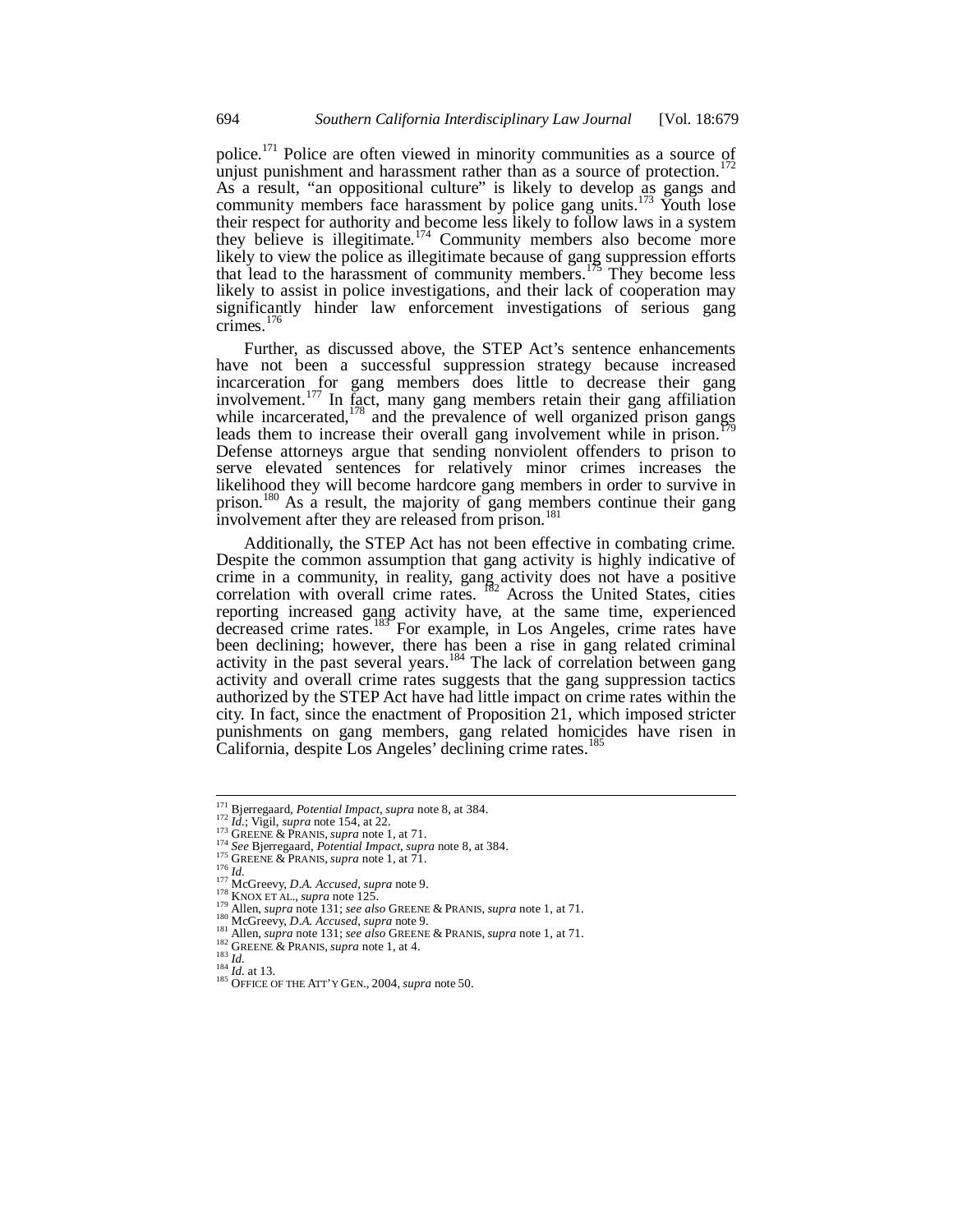Therefore, Los Angeles County's increased gang activity, in contrast to its decreasing crime rates, reveals that the STEP Act has been ineffective in combating gangs and crime within Los Angeles County, especially considering the nonexistent correlation between gangs and crime rates. The strong evidence that the STEP Act and other suppression tactics have not been successful in combating gangs has led even the federal government's Bureau of Justice Assistance to conclude that suppression tactics are not effective tools in the war on gangs.<sup>186</sup> If law enforcement and lawmakers wish to effectively eliminate both gang activities and overall crime, they must turn to other tactics.

## V. ALTERNATIVES TO SUPPRESSION TACTICS

In recent years, law enforcement and other government agencies seeking to combat gangs have increasingly emphasized suppression tactics rather than alternative strategies of gang prevention and intervention.<sup>187</sup> In Los Angeles, as in many cities, suppression is the primary strategy used by law enforcement to combat gang activity, and two thirds of all funds designated for gang reduction are directed at gang suppression efforts rather than intervention or prevention strategies.<sup>188</sup> The failure of the STEP Act and other suppression strategies to decrease gang activity in Los Angeles has led many to believe that suppression alone is not an effective reduction strategy.<sup>189</sup> In fact, many prominent researchers assert that suppression is the least effective strategy for combating gangs.<sup>190</sup>

A more effective strategy involves a focus on prevention and intervention strategies that address the reasons why gangs are formed and why they are able to maintain their membership levels.<sup>191</sup> The STEP Act does not include any provisions focusing on the fundamental reasons for gang membership, and law enforcement and lawmakers should move away from the Act's suppression-based provisions in responding to gang violence.<sup>192</sup> Instead strategies designed to combat gang violence should focus on eliminating causes of criminal gang activity and seek to provide at-risk youths with alternatives to gang involvement.

The economic and social marginalization of low income and minority communities is the major factor that leads many juveniles to join gangs.<sup>1</sup> James Diego Vigil argues that street gangs exist as an outcome of the marginalization of particular individuals and communities.<sup>194</sup> Vigil asserts that individuals join gangs because they are the only place where low-

j

<sup>&</sup>lt;sup>186</sup> GREENE & PRANIS, *supra* note 1, at 96 (citing the Bureau of Justice Assistance website).<br><sup>187</sup> Bjerregaard, *Potential Impact*, *supra* note 8.<br><sup>188</sup> GREENE & PRANIS, *supra* note 1, at 29.<br><sup>189</sup> THE ADVANCEMENT PRO note 4, at 60, 69; Terence P. Thornberry, *Membership in Youth Gangs and Involvement in Serious and*<br>*Violent Offending*, *in* THE MODERN GANG READER, *supra* note 4, at 224, 230.<br><sup>192</sup> Fearn, Decker, & Curry, *supra* note

*in* Team, *Decket*,  $\alpha$  Curry, *supra* note 01,  $\alpha$  313.<br>*in* The Modern GANG READER, *supra* note 4, at 104, 109; Bjerregaard, *Potential Impact*, *supra* note 8, *in* THE MODERN GANG READER, *supra* note 4, at 104, 10 at 383. 194 Vigil, *supra* note 154, at 22.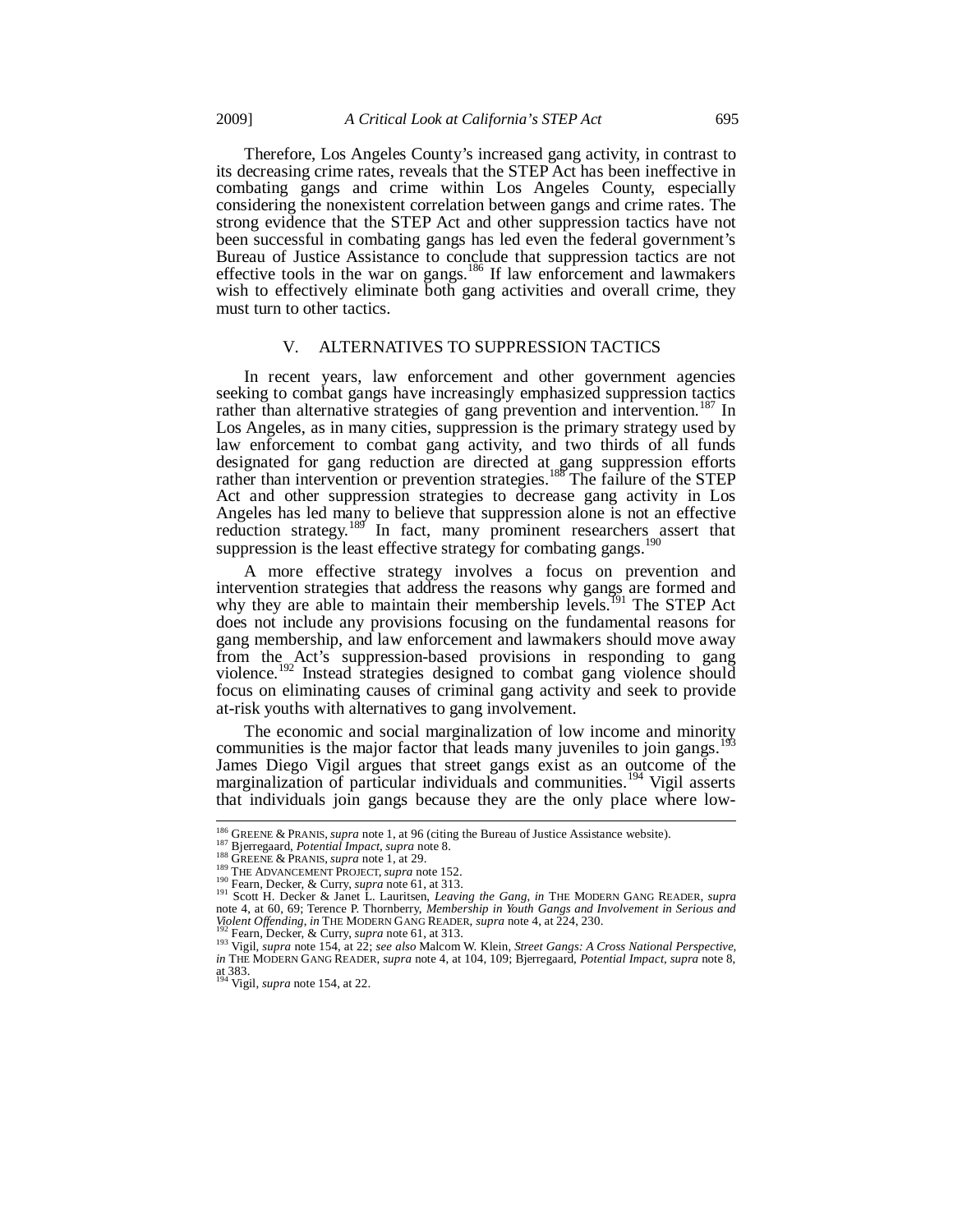income and minority boys are accepted and do not feel marginalized.<sup>195</sup> Similarly, Malcolm Klein argues that the gang problem is not unique to any particular racial group.<sup>196</sup> Rather, it is "the disadvantaged, marginalized and alienated" that are most likely to join gangs.<sup>197</sup> This is true even of white gangs, whose members are likely to feel economically or socially marginalized.<sup>198</sup>

The relationship between economic marginalization and gangs is indicated by statistics which reveal an inverse correlation between gang prevalence in a particular area and the income of that community.<sup>199</sup> Lowincome youth are far more likely to join gangs than middle and upper class individuals.<sup>200</sup> This disparity exists because low-income individuals are often excluded from participation in the mainstream economy and face significant difficulties finding legitimate employment.<sup>201</sup> Gangs thus become a popular option as a source of employment for urban youth and men who are increasingly excluded from industry and unskilled labor jobs.202 For some, gang participation may be a matter of economic survival.<sup>203</sup>

Thus, helping at-risk youths find employment is crucial for combating gangs, and resources should be developed to create more living wage jobs  $\frac{1}{204}$  in low-income communities.<sup>204</sup> Increased employment is strongly correlated with decreased crime and an increase in law abiding behavior. In fact, a ten percent increase in wages has been shown to lead to a 1.8 percent decrease in crime.<sup>206</sup> Additional resources should also be directed toward the economic development of at-risk communities, including increased job training for vulnerable individuals,<sup>207</sup> and efforts should be made to increase the number of legitimate jobs available in low-income communities.<sup>208</sup> The Advancement Project also suggests helping students find summer jobs as a way of both encouraging them to become involved in the work force and also giving them a productive way to spend their summers, thereby eliminating their motivation and opportunity to join gangs.<sup>209</sup>

Additionally, resources should be devoted to increasing the quality of education for individuals in at-risk communities and to maintaining a safe environment in school.<sup>210</sup> Individuals will be more likely to find employment if their levels of education improve because, like employment,

j

<sup>&</sup>lt;sup>195</sup> Id.<br>
<sup>196</sup> Klein, *supra* note 193.<br>
<sup>197</sup> Id.<br>
<sup>197</sup> Id.; see also Bjerregaard, *Potential Impact, supra* note 8, at 383.<br>
<sup>200</sup> Id.; see also Bjerregaard, *Potential Impact, supra* note 8, at 383.<br>
<sup>200</sup> Id.; Fear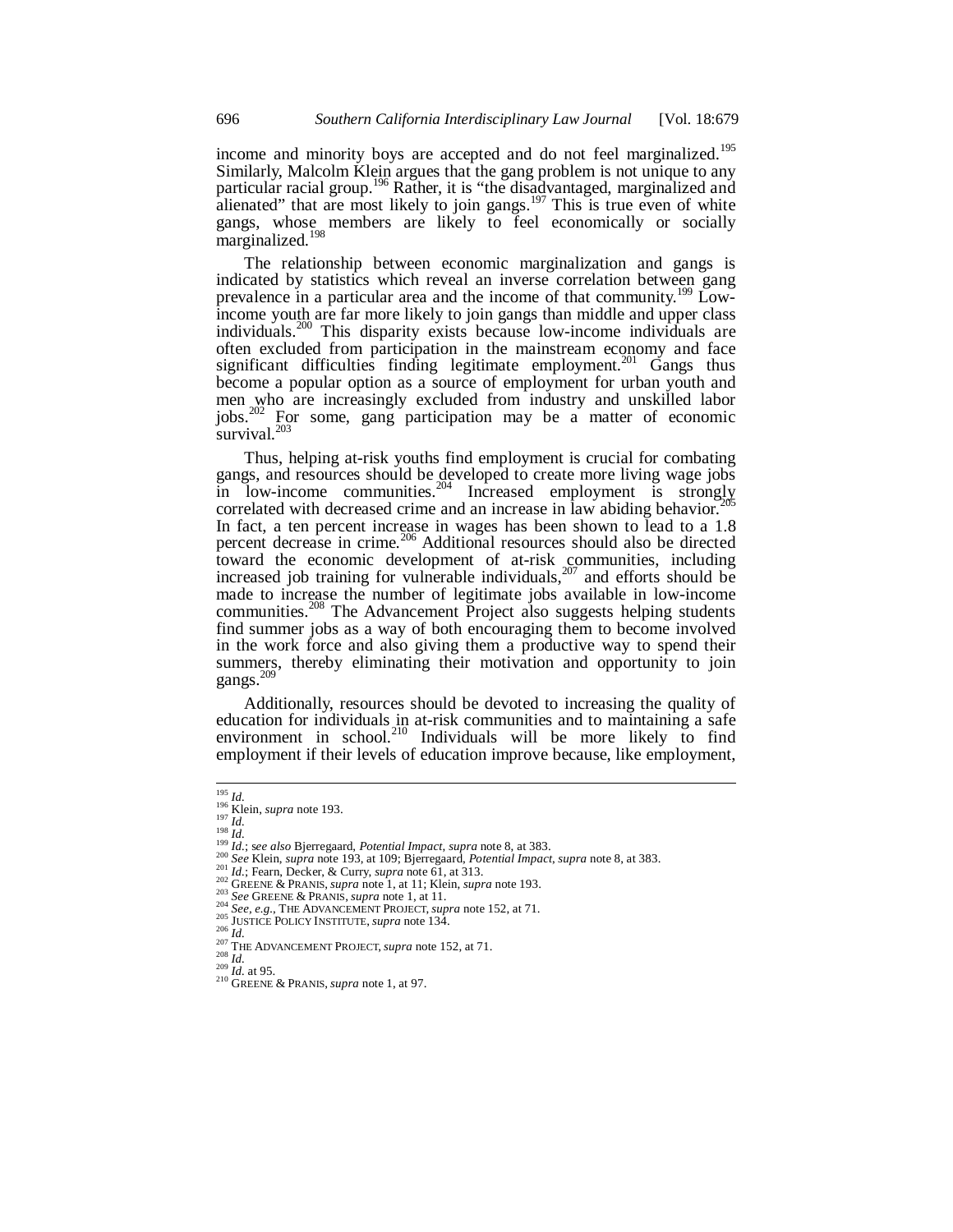increased education levels are strongly inversely correlated with a reduction in crime.<sup>211</sup> Schools are also essential to helping youth gain skills to find jobs and develop productive commitments and attachments that will keep them from turning to gangs.<sup>212</sup> Low-income schools should be given additional funding in order to better educate a vulnerable population and help children gain skills and tools to find legitimate employment.<sup>2</sup>

Another strategy for combating gangs involves policies which work to strengthen family and community ties among at-risk groups.<sup>214</sup> Many researchers and scholars suggest that youth often join gangs because they lack alternative social networks and family support.<sup>215</sup> Gang members are more likely to live in single parent homes than non-gang members, and single parents who struggle to provide for their children may not have the time or the resources to help their children develop a sense of belonging and support.<sup>216</sup> Research suggests that the prevalence of single parent families is elevated in low-income communities because the struggle for economic survival places a substantial stress on the family unit. <sup>217</sup> An intervention policy that directs resources into providing increased economic opportunity for individuals within a community will help families remain together thereby reducing the difficulties which can cause familial dissolution. These policies will also prevent youth from seeking a sense of belonging through gang membership. Additionally, more support should be given to single parent families attempting to raise children. If these families were given economic support, single parents would have more resources and additional time to spend with their children. Community ties can also be strengthened by increasing after school programs, which provide youth with positive, community building alternatives to spend their time after school.<sup>2</sup>

The STEP Act and other suppression based efforts to combat gangs also contribute to the prevalence of single parent homes in low-income communities.<sup>219</sup> The increased sentences cause increasing numbers of fathers to be incarcerated for significant periods of time.<sup>220</sup> This increased incarceration perpetuates the cycle of gang membership by increasing the likelihood that children with incarcerated parents will turn to a gang for

<sup>&</sup>lt;sup>211</sup> Id.<br><sup>212</sup> See, e.g., THE ADVANCEMENT PROJECT, supra note 152, at 95–97 (discussing changes that have taken<br>place in Los Angeles Unified School District ("LAUSD"), and additional changes that need to take place in order to make schools an effective combatant to gangs).<br><sup>213</sup> Id. at 95; *see also* GREENE & PRANIS, *supra* note 1, at 97.

<sup>&</sup>lt;sup>213</sup> Id. at 95; see also GREENE & PRANIS, supra note 1, at 97.<br><sup>214</sup> Fearn, Decker, & Curry, supra note 61, at 313.<br><sup>215</sup> Id.; see also Stephanie Hooper, *Man's Longing for Family Leads to Gang, Prison*, NASHUA<br>TELEGRAPH,

http://www.nashuatelegraph.com/apps/pbcs.dll/article?AID=/20051018/NEWS01/51018001/-1/gangs.

<sup>216</sup> Esbensen & Winfree, *supra* note 44, at 168.<br><sup>217</sup> THE ADVANCEMENT PROJECT, *supra* note 152, at 2–3.<br><sup>218</sup> *Id.* at 2.

<sup>219</sup> Joe Murray, *Fathers in Prison*, ACTION FOR PRISONERS' FAMILIES (2002),<br>http://actionpf.org.uk/fathersinprison.html; *see also* Justin Dryer, *Prison, Fathers, and Identity: A*<br>mixed and *Lease also* Justin Dryer, *Pri Theory of How Incarceration Affects Men's Paternal Identity*, 3 FATHERING 201, 201–19 (2005). 220 *See id.*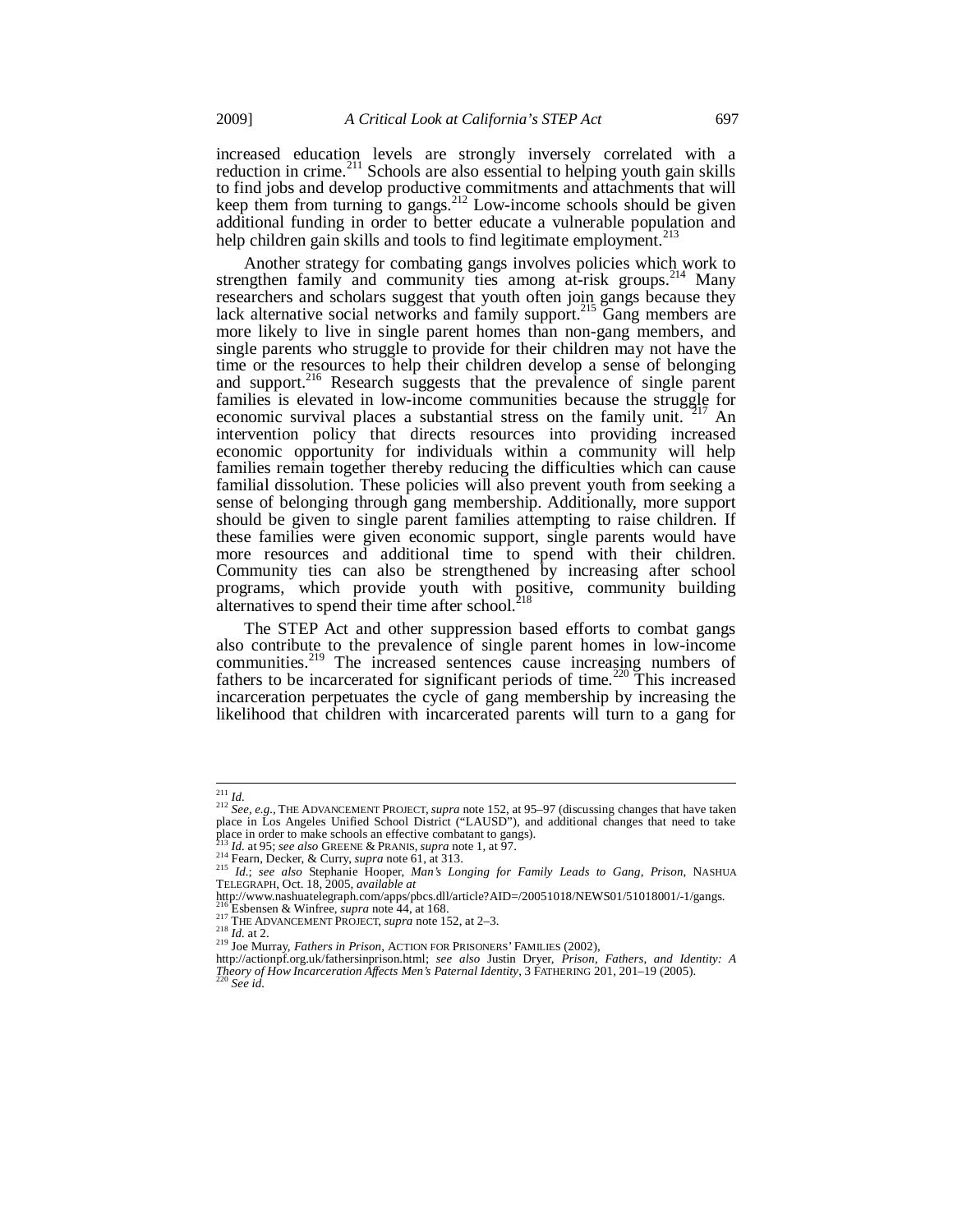identity and belonging, due to the lack of familial support.<sup>221</sup> A main reason children of gang members are also likely to join gangs is because one or both of their parents spent a significant period of time incarcerated while they were young.<sup>222</sup> In fact, studies show that children with incarcerated fathers are seven times more likely to go to prison themselves.<sup>223</sup> Fortyeight percent of prison inmates have parents who have been incarcerated,  $^{224}$ and half of all imprisoned juveniles have a parent who is also currently behind bars.<sup>225</sup> Policy makers should consider the contribution of lengthy prison terms to the perpetual cycle of imprisonment within families when developing sentencing guidelines. Moreover, resources should be utilized to help incarcerated gang members remain involved in their children's lives and to help children with incarcerated parents receive support and guidance they so desperately need.

Next, a successful gang intervention strategy should work to promote legitimate opportunities for gang members once they are released from prison.<sup>226</sup> Gang members are often unable to secure employment when they return to their communities because their criminal records and conspicuous tattoos signify their history of gang involvement.<sup>227</sup> Reducing criminal background check requirements for employment is one way to help former gang members find employment.<sup>228</sup> Policy makers should note that organizations seeking to provide employment opportunities for former gang members have been extremely successful preventing gang members from returning to their lives of crime when they are released.<sup>22</sup>

For example, Homeboy Industries, a Los Angeles based gang intervention organization that helps former gang members find employment, has been lauded for its efforts to help gang members leave the gang lifestyle.<sup>230</sup> True to its slogan, "Jobs, not Jails," Homeboy Industries helps approximately three-hundred individuals find employment each year, many of whom are gang members recently released from prison.<sup>231</sup> The organization also provides free tattoo removal for former gang members and has helped over fifteen-hundred individuals remove their gang tattoos, which is an important step in helping former gang members find

 $\overline{a}$ 

<sup>222</sup> Jody Miller, *Getting into Gangs*, *in* THE MODERN GANG READER, *supra* note 4, at 52.<br><sup>223</sup> Roach, *supra* note 221.<br><sup>225</sup> Johnson, *supra* note 221.<br><sup>225</sup> GREENE & PRANIS, *supra* note 1, at 7.<br><sup>226</sup> GREENE & PRAN 2008, *available at* http://www.nytimes.com/2008/03/20/business/smallbusiness/20edge.html?\_r=<br>1&oref=slogin; Ellie Hidalgo, *Homeboy Industries Breaks Ground for New Bakery*, TIDINGS ONLINE,

Mar. 17, 2006, http://www.the-tidings.com/2006/0317/homeboy.htm; Edward Iwata, *Homeboy Industries Goes GangBusters*, U.S.A. TODAY, July 11, 2005, *available at*

230 Flannigan, *supra* note 229. 231 Iwata, *supra* note 229.

<sup>221</sup> *See, e.g.*, Erin Roach, *MSC Missionary Works to Stop Prison Cycle in Ky. Homes*, KENTUCKY BAPTIST CONVENTION, June 6, 2007, http://www1.kybaptist.org/kbc/welcome.nsf/pages/hrawana; Fox Butterfield, *Father Steals Best: Crime in an American Family*, N.Y. TIMES, Aug. 21, 2002, *available at*  http://query.nytimes.com/gst/fullpage.html?res=9C00E1D91F3DF932A1575BC0A9649C8B63; Kevin Johnson, *For Many of USA's Inmates, Crime Runs in the Family*, U.S.A. TODAY, Jan. 28, 2008, *ayailable at http://www.usatoday.com/news/nation/2008-01-28-crime-families\_N.htm.* 

http://www.usatoday.com/educate/college/careers/Entreps/7-11-05.htm.<br><sup>230</sup> Flannigan, *supra* note 229.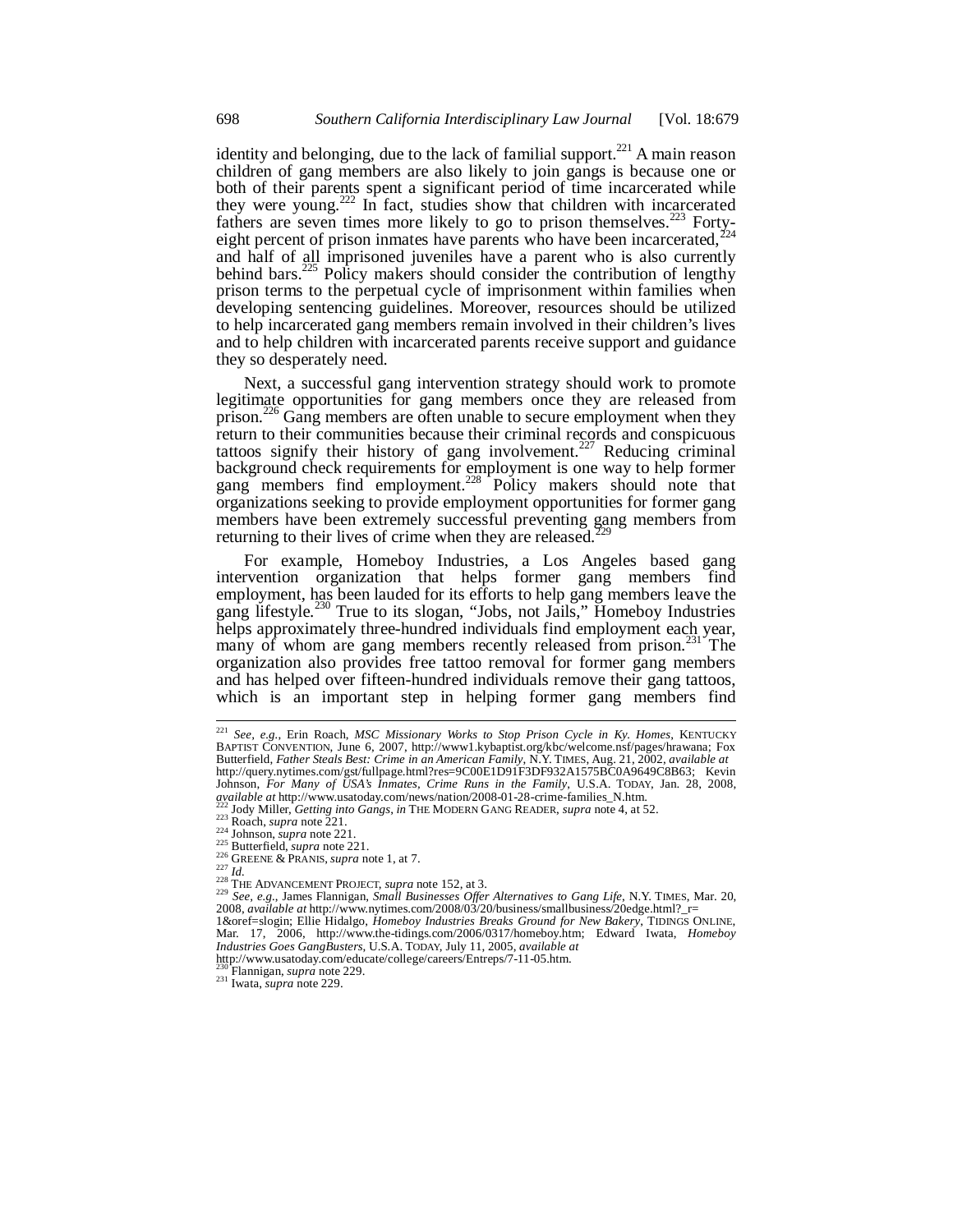employment.<sup>232</sup> Moreover, Homeboy Industries works specifically with recently released gang members in their transitions from prison back into their communities, helping previously incarcerated individuals find housing, schooling, and job training.<sup>233</sup> Anti-gang resources should be dedicated to developing organizations like Homeboy Industries, which are successful in helping gang members, especially those who have been incarcerated, find legitimate alternatives to criminal gang activity.

Next, law enforcement agencies should seek to lower crime rates as a whole, rather than specifically focusing on gang related crime. As discussed above, the prevalence of criminal activity by gangs is unrelated to the level of criminal activity in a jurisdiction.  $^{234}$  Gangs are responsible for a relatively small percentage of crime within the United States.<sup>235</sup> Even though gangs contribute to overall crime rates in Los Angeles, gang activity in the city has continued to increase while overall crime rates have decreased. <sup>236</sup> Nationally, gangs are responsible for only three to four percent of serious crime in the United States.<sup>237</sup> While gangs are responsible for a significant percentage of juvenile crime, the majority of juvenile crimes are still committed by non-gang members.<sup>238</sup> Juvenile gang members are responsible for only twenty-six percent of juvenile delinquency, thirty-two percent of juvenile drug crimes, and only nineteen percent of juvenile arrests.<sup>239</sup> Therefore, law enforcement agencies seeking a safer society should broaden their focus to all crimes, rather than just gang related criminal activity.

One city that has been successful combating gangs and decreasing the level of gang violence is New York City.<sup>240</sup> New York City faced a widespread gang problem from the 1940s through the 1960s but has successfully curbed the problem over the past three decades.<sup>241</sup> In sharp contrast to the increased panic concerning gangs in most of the United States, many in New York now say, "New York really doesn't have a chronic gang problem."<sup>242</sup> The city's success is largely attributed to its widespread use of social programs to combat gangs.<sup>243</sup> These programs include job training, mentoring, after-school activities, and recreational programs that have been successful in helping at-risk individuals both avoid and leave gangs.<sup>244</sup> New York City's history of gang intervention started in 1947 when the New York City Youth Board was established.<sup>245</sup>

<sup>&</sup>lt;sup>232</sup> Homeboy Industries, Ya'Stuvo Tattoo Removal,

http://www.homeboy-industries.org/tattoo-removal.php. 233 Homeboy Industries, Pre-Release/Transition,

http://www.homeboy-industries.org/pre-release-transition.php.<br>
<sup>234</sup> GREENE & PRANIS, *supra* note 1, at 4.<br>
<sup>235</sup> *Id.* 

<sup>&</sup>lt;sup>234</sup><sup>\*</sup>GREENE & PRANIS, *supra* note 1, at 4.<br>
<sup>235</sup> *Id.*<br>
<sup>236</sup> *Id.* at 13; *see also* Shepard, *supra* note 114.<br>
<sup>237</sup> GREENE & PRANIS, *supra* note 1, at 55.<br>
<sup>237</sup> *Id.*<br>
<sup>239</sup> *Id.*<br>
<sup>239</sup> *Id.*<br>
<sup>240</sup> Tom Jackso

July 18, 2007, at B03; GREENE & PRANIS, *supra* note 1, at 6.<br><sup>241</sup> Jackson, *supra* note 240; GREENE & PRANIS, *supra* note 1, at 15.<br><sup>242</sup> Jackson, *supra* note 240.<br><sup>243</sup> *Id.*<br><sup>244</sup> *Id.*<br><sup>245</sup> GREENE & PRANIS, *supra*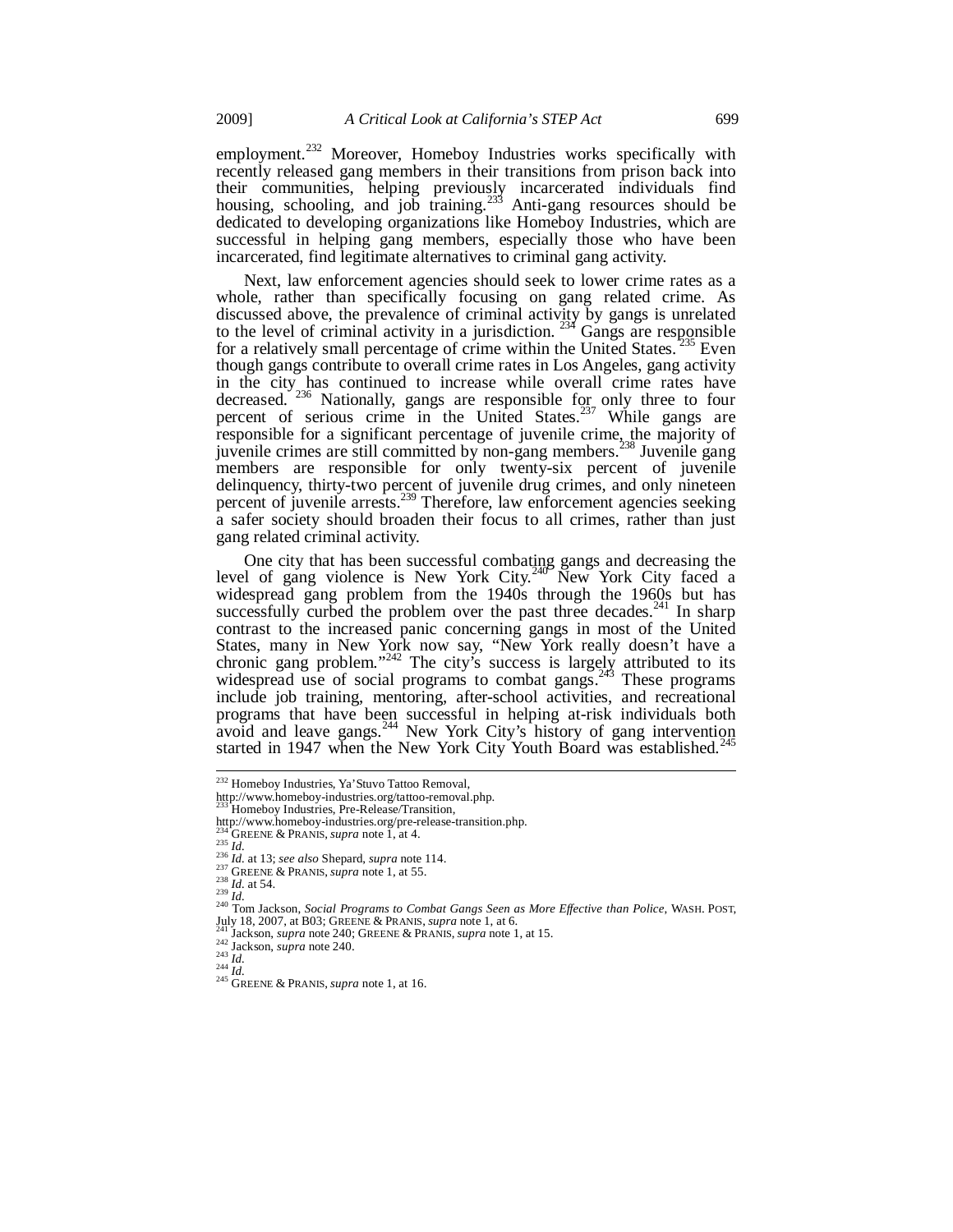Board members built relationships with gangs members, helped them develop employable skills and find jobs, and organized neighborhood athletic competitions and social events.<sup>246</sup> The Youth Board's success in decreasing violent gang activity was so great that, by the mid sixties, gangs were no longer considered a major problem in New York City.<sup>247</sup> Despite periodic resurgences in gang activity, gang membership in New York has not reached previous heightened membership levels, even when gang membership skyrocketed throughout the rest of the country.<sup>248</sup> New York City's success at keeping violence levels low has been largely attributed to its long term investment in gang prevention and intervention.<sup>249</sup> Its method of building community structures and helping gang members find employment can be a model and an inspiration for Los Angeles and other cities seeking to more effectively combat gangs.

Thus, those wishing to combat gangs and crime in Los Angeles and other parts of California should move away from suppression strategies such as the STEP Act and develop gang intervention and prevention strategies. Alternative strategies include investing in legitimate employment and education for at-risk individuals and those who have been involved in gangs, working to strengthen families through economic opportunities and decreased prison sentences, and seeking economic development for at-risk communities.

#### VI. CONCLUSION

The Street Terrorism Enforcement and Prevention Act raises important concerns of fairness and effectiveness and should be reconsidered as a means of combating criminal gang activity within California. The Act is fundamentally unjust because law enforcement agencies disproportionately apply its provisions to minority community members. At the same time, the Act permits those agencies to define gangs in ways that overlook and misclassify the crimes committed by white "gang" members. Moreover, its sentence enhancements impose punishments vastly disproportionate to the crimes committed by offenders. The STEP Act is not helpful in combating gangs and has done little to decrease gang violence in Los Angeles; in fact, its measures may actually strengthen gangs.

If Governor Schwarzenegger, Mayor Villaraigosa, and the California legislature are sincere in their desire to combat gangs and crime in Los Angeles, they should reconsider use of the STEP Act and other suppression based tactics. Instead of seeking maximum punishment for suspected gang offenders, resources should be allocated to eliminate the root causes of gangs, including poverty and marginalization. If we work to improve education, to strengthen families and communities, to create jobs, and to help low-income communities develop economically, we will be able to

 $\overline{a}$ 

<sup>246</sup> *Id.* <sup>247</sup> *Id.* at 16–17. 248 *Id.* at 17–18. 249 *Id.* at 15–17.